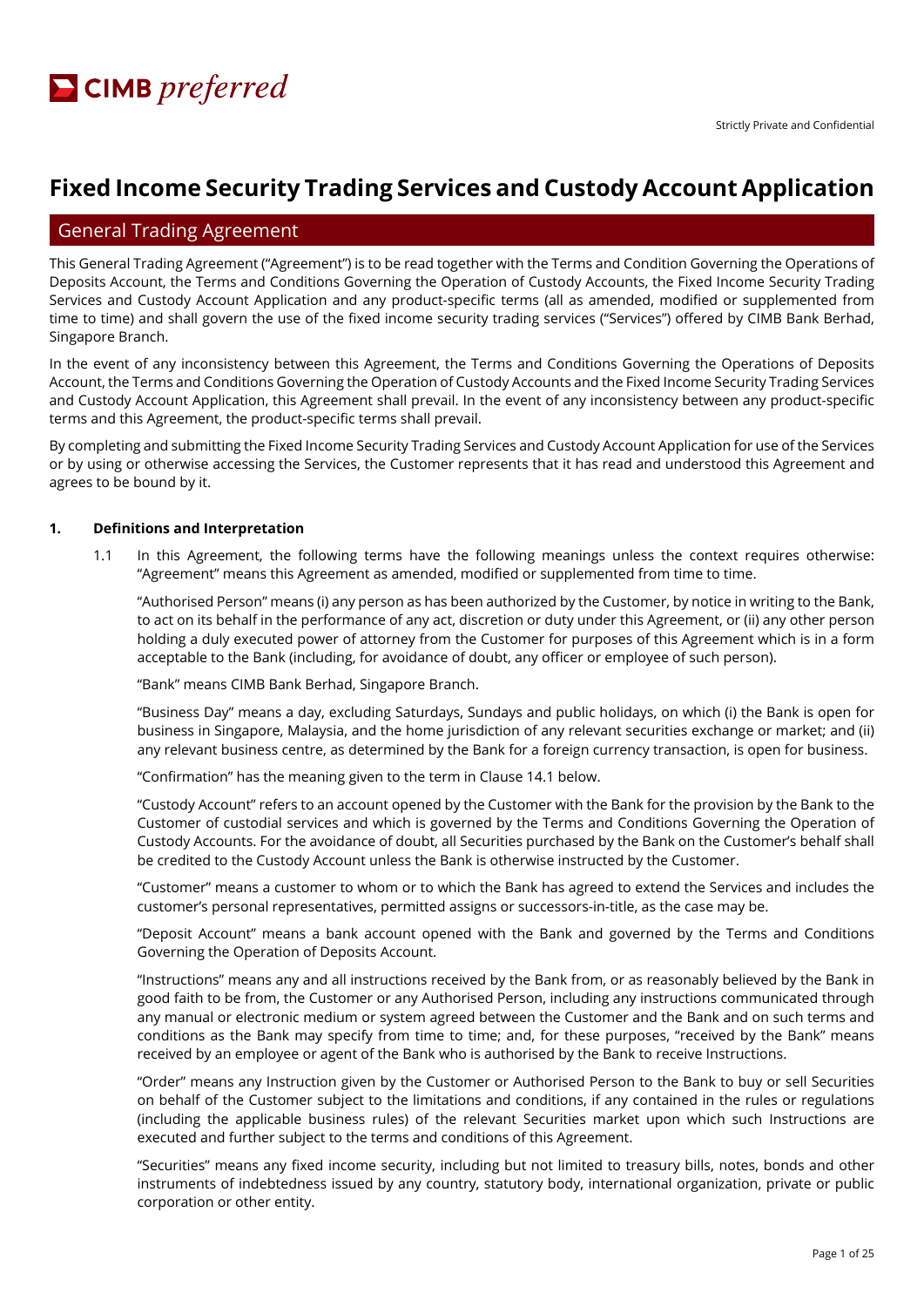

"Fixed Income Security Trading Services and Custody Account Application" means the form addressed to the Bank which the Customer is required to complete and sign prior to opening a Custody Account to facilitate trading in Securities and for the provision of custodial services.

"Services" has the meaning given to the term in the opening paragraph of this Agreement.

"Settlement Date" means the date on which a Transaction is settled.

"Transaction" means a transaction entered into between the Bank and the Customer for the sale or purchase of Securities.

"Transaction Date" means the day the Order is carried out by the Bank.

- 1.2 Headings in this Agreement are inserted for convenience only and shall be ignored in construing this Agreement. Unless the context requires otherwise, words denoting the singular number include the plural and words importing any one gender import all other genders. References to "Clauses" and "sub-Clauses" are to be construed as references to clauses and sub-clauses of this Agreement.
- 1.3 Any reference to persons shall include natural persons, bodies corporate, governments, statutory bodies, businesses, firms, partnerships, corporations and unincorporated bodies.
- 1.4 Any reference to a statutory provision shall include such provision as from time to time modified, amended or re-enacted so far as such modification amendment or re-enactment applies or is capable of applying to any transaction entered into hereunder.

#### **2. General**

- 2.1 The Bank shall be entitled (but not obliged) to record (by any means) any communications (through any medium) between the Bank and the Customer relating to the Services to be provided by the Bank to the Customer under this Agreement using any recording apparatus, without prior warning to the Customer. Any such recording may be used in evidence against the Customer and shall constitute prima facie evidence of the communications so recorded.
- 2.2 The Services to be provided by the Bank to the Customer under this Agreement are non-exclusive and the Bank shall be permitted to perform such services for such other persons as the Bank in its absolute discretion deems fit and be duly paid or compensated therefore.
- 2.3 The acceptance and execution by the Customer of the Risk Disclosure Statement for Fixed Income Securities shall be a condition precedent to the Bank's performance of its obligations under this Agreement.
- 2.4 The Customer agrees that he/she shall read and understand the terms contained in the final Information Memorandum(s) of a Security prior to placing an Order with the Bank. In the case of primary issuance(s) where only the preliminary Information Memorandum(s) has/have been made available to the Customer, the Customer confirms that the Customer is aware that the Investment is subject to and conditional upon (i) the necessary regulatory approval(s) (including but not limited to the approval of the Monetary Authority of Singapore) having been obtained in respect of the debt securities issuance(s)); and (ii) the preliminary Information Memorandum(s) is subject to final due diligence which is not to be conducted by the Bank.

# **3. Orders and Instructions**

- 3.1 The Bank shall be entitled (but not obliged) to act on any Orders which the Bank in good faith has reason to believe is from the Customer. Without prejudice to the foregoing:
	- i. in the event the Bank decides to act on any Order, the Bank shall be allowed such amount of time to act on and implement any Order as may be reasonable having regard to the systems and operations of the Bank and any other circumstances then prevailing and shall not be liable for any losses arising from any delay on the part of the Bank in acting on any such Order;
	- ii. The Bank shall be entitled (but not obliged) to verify and be satisfied with respect to the identity of the person purporting to give such Order or the source and origin of such Order and the Bank may defer relying or acting upon any such Order unless and until the Bank is satisfied as to the matters on which the Bank sought verification.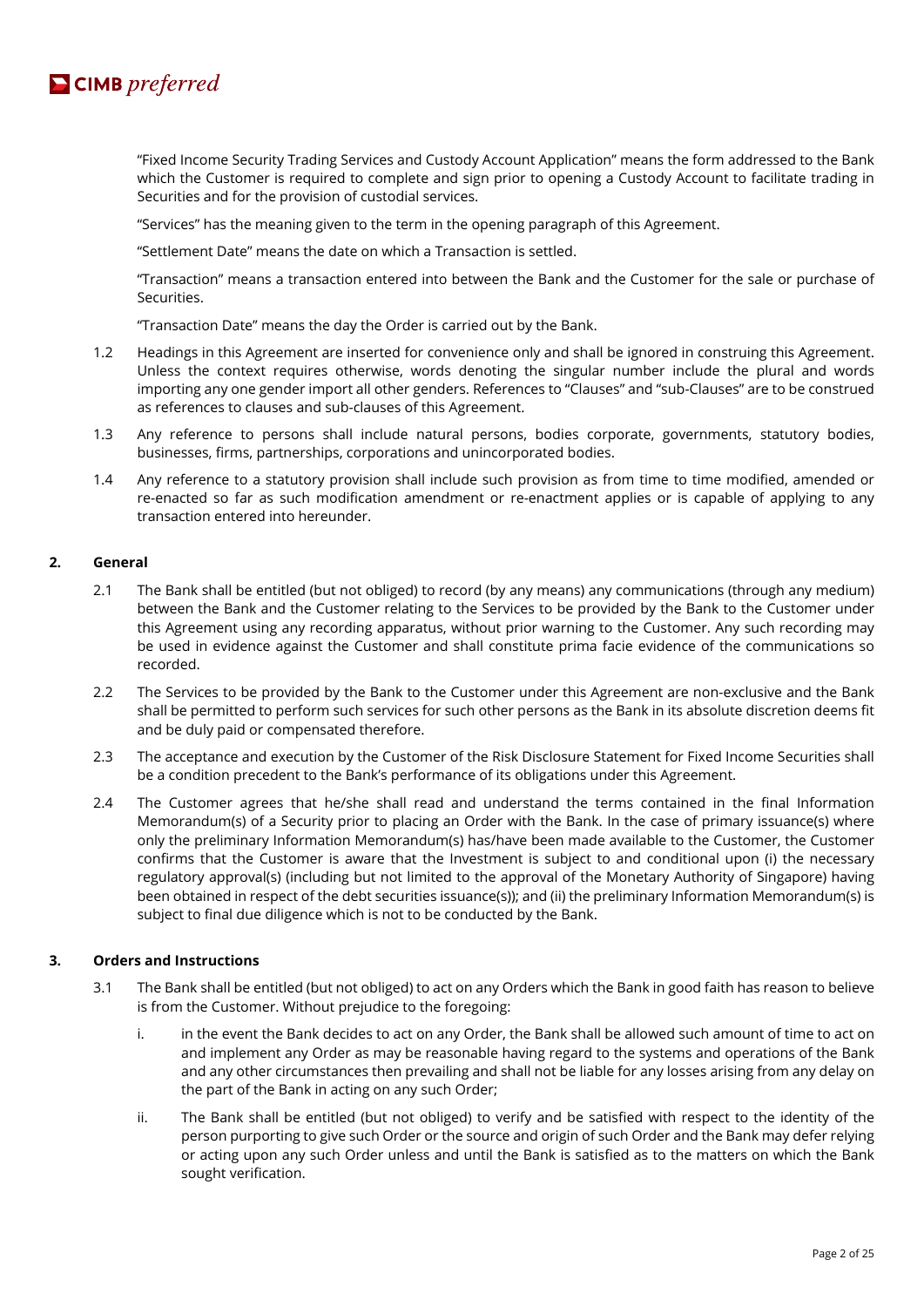# $\blacksquare$  CIMB preferred

3.2 The Bank may in its absolute discretion and without liability on its part, rely and act upon (and the Customer shall be bound by) any Instructions. The Customer warrants that all information stipulated in the Instructions are correct, accurate and complete and such Instructions shall continue in full force and effect until cancelled or suspended; provided that any Instruction cancelling or superseding a prior Instruction must be received by the Bank at a time and in a manner that accords the Bank a reasonable opportunity to act upon such Instruction received. The Bank shall be entitled to rely upon the continued authority of any Authorised Person to give Instructions until the Bank receives actual written notice from the Customer to the contrary. The Bank shall have no duty or obligation to (i) verify the authenticity of any Instruction received; or (ii) act in accordance with an Instruction if the Bank, in its sole and absolute discretion, believes that it conflicts with applicable law or regulations, local market practice or the Bank's operating policies and practices.

Without prejudice to the foregoing, Instructions delivered to the Bank by facsimile shall be promptly confirmed, in writing by letter by the Customer or an Authorised Person. However the Bank may, in its absolute discretion, rely and act upon facsimile Instructions before the written confirmation is received. Where the Bank relies and acts upon facsimile Instructions before the written confirmation is received, the Customer agrees that the Bank shall not be liable in any manner for any loss or liability arising therefrom.

- 3.3 The cut-off time for processing any Orders received on a Business Day is at 5pm (Singapore time) of that day, failing which such Order shall be processed on the next Business Day.
- 3.4 Subject to Clause 3.3 above, any Order given by the Customer is good only for a Business Day.
- 3.5 The Bank shall not be liable to the Customer for any and all loss incurred by the Customer arising from any loss or delay in the transmission or wrongful interception of any Order through any equipment or system, including any equipment or system owned and/ or operated by or for the Bank including without limitation as a result of any electrical shortage, failure of communications or common carrier or failure of computer hardware and/or software.
- 3.6 The Bank may in its absolute discretion without giving any reason and without notice to the Customer at any time and from time to time impose any limits, including without limitation, position limits and limits on contract size in respect of any Custody Account and the Customer shall not exceed such limits. Any limits imposed by the Bank may be reviewed by the Bank from time to time.
- 3.7 Except in the event of fraud, a certificate issued by an officer of the Bank as to:
	- i. the substance or content of any Order and/or any oral or telephone or other Instructions or communications between the Customer and the Bank; or
	- ii. any moneys owing from the Customer to the Bank or from the Bank to the Customer, or any moneys or properties in the Customer's Deposit Account or Custody Account, shall be final and conclusive evidence of the matters so certified and be binding on the Customer who shall not be entitled to dispute the same.
- 3.8 The records of the Bank shall be conclusive evidence of the facts stated therein in the absence of manifest error.

#### **4. Trading Limits and Settlement Conditions**

- 4.1 The Bank may, in its sole discretion, establish trading limits for Securities in such amounts and for such duration as the Bank deems fit. The Bank may from time to time vary such trading limits at its sole discretion.
- 4.2 The Customer authorises the Bank to deliver all Securities and effect all cash settlements to be made via the relevant account numbers stated in the standard settlement instruction in the Fixed Income Security Trading Services and Custody Account Application.
- 4.3 Where no trading limit for Securities has been established for a Customer, the amounts, if any, payable by the Customer for purchase of Securities will be earmarked on Transaction Date and debited from the Customer's Deposit Account on Settlement Date.

#### **5. Transactions to comply with applicable laws**

All transactions in Securities must be made in accordance with and subject to all applicable statutes, laws and regulations governing securities transactions and also subject to the rules and market practices of the market in which the Securities are traded. Where the Securities are centrally deposited and transferred by way of electronic book-entries, the transaction shall, in addition, be governed by the law and rules governing the relevant central depository.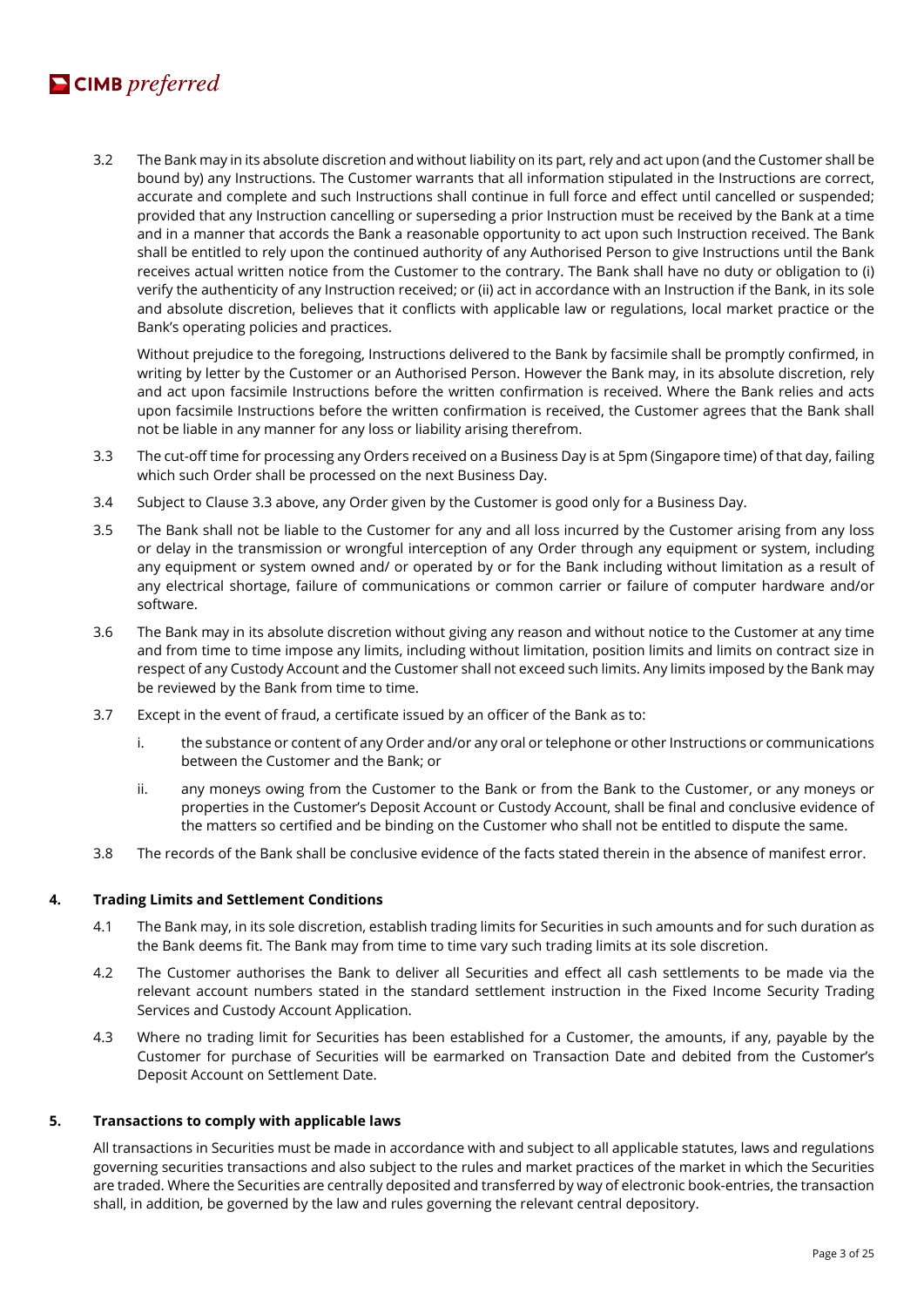# **6. Commissions, fees, costs and other charges/Netting**

- 6.1 The Customer agrees to pay the Bank such commissions, fees, costs and other charges at such rate or rates as the Bank may from time to time decide. All sums to be paid by the Customer to the Bank shall be in Singapore currency (or such other currencies as are acceptable to the Bank) and are exclusive of all taxes and duties (including but not limited to Goods and Services Tax ("GST")) and shall be made in free and clear funds and free of deductions or withholdings. All taxes, duties and levies (including without limitation, GST) imposed by Singapore law or any other laws on any payments made under these terms and conditions shall be borne solely by the Customer. The Customer acknowledges that the Bank reserves the right to vary the commissions, fees, costs and charges from time to time. The Customer authorizes the Bank to debit such commissions, fees, costs and charges incurred by the Bank from any account(s) which the Customer may have with the Bank.
- 6.2 The Bank shall be entitled to charge interest on any sum or payment due to the Bank from the Customer at such rate and calculated and/or compounded in such manner as the Bank may impose and determine from time to time and to debit the Deposit Account and/ or Custody Account in respect of the interest due.
- 6.3 All payments to the Bank shall be made in the currency in which they are due and shall be made without set-off or counterclaim and free and clear of all deductions or withholdings for or on account of tax. If the Customer is required to effect any such deductions or withholdings, then the amount due to the Bank shall be increased by such amount as shall result in the Bank receiving an amount equal to the amount the Bank should have received in the absence of such deduction or withholding. The Customer shall promptly provide the Bank with copies of all relevant tax receipts.
- 6.4 If for any reason the Bank cannot effect payment or repayment to the Customer in a particular currency in which payment or repayment is due, the Bank may effect payment of repayment in the equivalent in any other currency selected by the Bank based on a rate of exchange determined by the Bank in respect thereof at the relevant time.
- 6.5 The Bank shall be entitled to convert any sum received by the Bank (whether for credit into the Deposit Account or Custody Account or in payment of any sum due to the Bank) to the currency of the Deposit Account or Custody Account, as the case may be, or the currency in which payment is to be made, as the case may be, at a rate of exchange determined by the Bank at the relevant time.
- 6.6 The Bank may, at any time at a rate determined by the Bank in its sole and absolute discretion, convert any amounts in any Deposit Account or Custody Account or standing to the credit of the Customer to any other currency for the purposes of carrying out Orders of the Customer or exercising the Bank's right under these terms and conditions or under any Deposit Account or Custody Account. Exchange rate losses and the costs of conversion shall be borne by the Customer. The Bank may earn revenue, in addition to the applicable commission, based on the difference between the applicable bid and ask rates for the currency and the rate at which the rate is offset in the market.
- 6.7 Unless otherwise specified by the Bank in its discretion, all transactions shall be settled in Singapore dollars or (where the Customer maintains a foreign currency Deposit Account with the Bank) in foreign currency at the Customer's option.
- 6.8 If on any date amounts would otherwise be payable:
	- a. in the same currency; and
	- b. in respect of one or more Transactions, by each party to the other, then, on such date, each party's obligation to make payment of any such amount will be automatically satisfied and discharged and, if the aggregate amount that would otherwise have been payable by one party exceeds the aggregate amount that would otherwise have been payable by the other party, replaced by an obligation upon the party by whom the larger aggregate amount would have been payable to pay to the other party the excess of the larger aggregate amount over the smaller aggregate amount.

#### **7. Force Selling of Securities**

The Customer agrees that if the Customer does not pay for any Securities which the Customer has purchased by the due date of the purchase contract, the Bank has the right to force sell any or all of these Securities on such terms and conditions (including but not limited to price and mode of sale) as the Bank deems fit in its sole discretion. The Bank may (without prejudice to the foregoing or to its rights under this Agreement) but need not exercise this right on any day after the day on which the right to force sell first arose and may exercise this right over such as the Bank may in its absolute discretion decide. The Bank shall not be liable to the Customer for any loss suffered by the customer as a result of any fall in the market price of the Security between the first day the right to force sell arose and the day the Bank actually sold the Securities or as a result of any failure to force sell.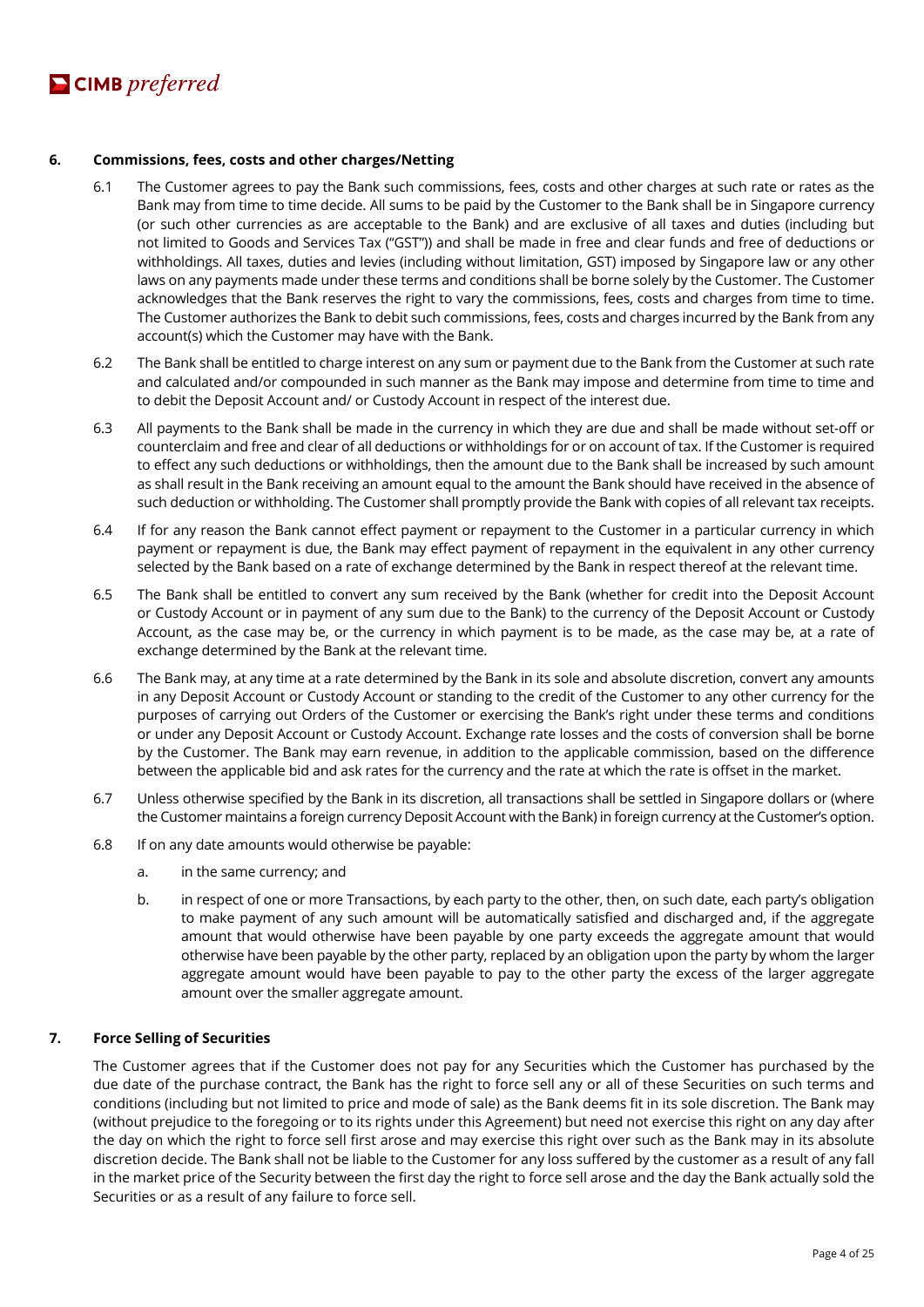### **8. Default and Termination**

- 8.1 A "Default" shall be deemed to occur if:
	- a. the Customer fails to make payment on the Settlement Date in respect of any purchase of Securities or fails to effect delivery of Securities on the Settlement Date in respect of any sale of Securities;
	- b. the Customer has failed to comply with any of its obligations under this Agreement or under any Custody Account or Transaction;
	- c. (in the event the Customer is an individual) the Customer shall die, become bankrupt or insane, commit an act of bankruptcy, or have action to place the Customer in bankruptcy commenced against it;
	- d. (in the event the Customer is a partnership) any of the partners shall die, become bankrupt or insane, commit an act of bankruptcy, or have action to place him/her in bankruptcy commenced, or if action is commenced to dissolve and/or alter the partners or the constitution of the Customer;
	- e. (in the event the Customer is a corporation):
		- i. the Customer shall be unable to pay its debts as and when they are due, or action is commenced to place the Customer in insolvency, judicial management, receivership, administrative management, or any similar or other proceedings; or
		- ii. the Customer disposes, by one or more transactions or series of transactions, of all or substantially all of its assets or ceases to carry on business;
	- f. any claim, action or proceeding of any nature is commenced against the Customer, or steps are taken by any person to enforce any security against the Customer;
	- g. the Customer makes any compromise or arrangement with its creditors; or
	- h. the Bank forms the view, in good faith, that it should take action in order to preserve its rights or interests under any Account or under its relationship with the Customer.
- 8.2 Without prejudice to any other right of the Bank hereunder or otherwise at law, in the event of a Default, the Bank may (but is not obliged to) immediately or at any time thereafter do any one or more of the following:
	- a. suspend (indefinitely or otherwise) or terminate the Custody Account, or the Bank's relationship with the Customer and accelerate any and all liabilities of the Customer to the Bank so that they shall become immediately due and payable;
	- b. liquidate any transactions or other properties of the Customer with the Bank or any contracts or instruments to which the Customer is entitled (including any open positions on the securities, contracts or instruments established between the Customer and the Bank or the Bank on behalf of the Customer) at the prevailing market prices, or at prices regarded by the Bank in good faith as the best prices available at such time;
	- c. apply any amounts of whatsoever nature standing to the credit of the Customer against any amounts which the Customer owes to the Bank (of whatever nature and howsoever arising, including any contingent amounts), or generally to exercise the Bank's right of set-off against the Customer; and/or
	- d. demand any shortfall after (c) above from the Customer, hold any excess pending full settlement of any other obligations of the Customer, or pay any excess to the Customer by way of a cheque to the last known address of the Customer.
- 8.3 Upon the termination of the Custody Account, the Bank may withhold all margins, securities, commodities, moneys and other assets in the Custody Account until full settlement of all moneys owing to the Bank. For the avoidance of doubt, upon the termination of the Custody Account, all outstanding Orders that have yet to be processed will be automatically revoked.

#### **9. General Indemnity and Currency Indemnity**

- 9.1 In addition and without prejudice to any other right or remedy of the Bank (at law or otherwise), the Customer shall indemnify and hold the Bank harmless from and against any and all losses, costs, fees, charges (including all legal costs as between solicitor and client on a full indemnity basis) suffered or incurred by the Bank as a result of:
	- a. any failure by the Customer to comply with, or any breach by the Customer of, any provision of this Agreement;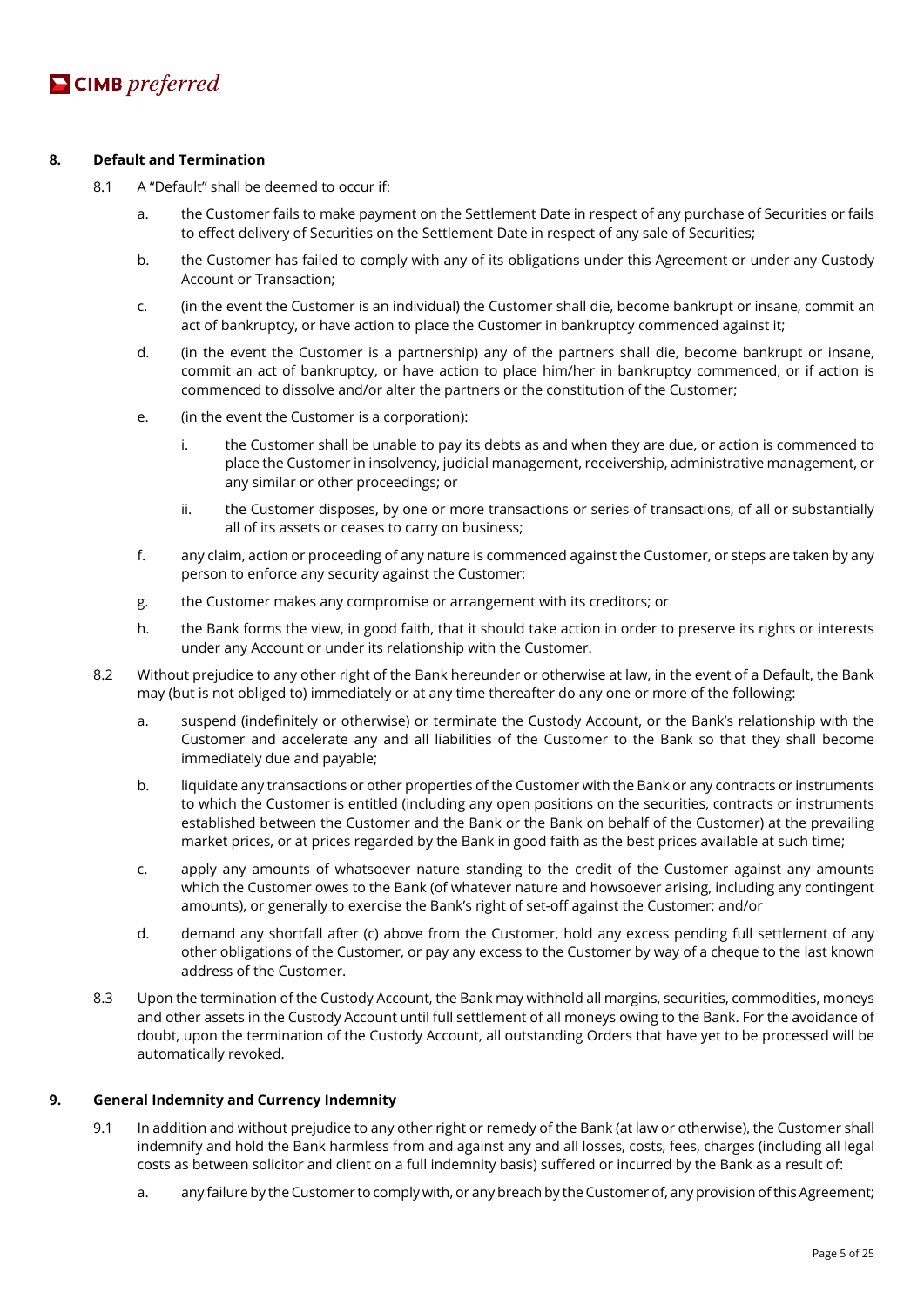

- b. the Bank acting in accordance with the Customer's Orders or in any manner permitted under these terms and conditions;
- c. any change in any applicable laws;
- d. any act or thing done or caused to be done by the Bank in connection with or referable to this Agreement or the Custody Account; and/or
- e. any exercise by the Bank of any remedy herein.
- 9.2 The Customer's payment obligations hereunder shall be in the currency specified by the Bank pursuant to Clause 6.7 above ("stipulated currency") and shall not be discharged by an amount paid in a currency other than the stipulated currency whether pursuant to a judgment or otherwise to the extent that the amount so paid on prompt conversion to the stipulated currency under normal banking procedures does not yield the amount in the stipulated currency. If the amount due or owing under the judgment or otherwise upon conversion does not yield such amount in the stipulated currency the Bank shall have recourse against the Customer for the stipulated currency deficiency provided that the Bank may elect to accept payment in any other currency without actual conversion into the stipulated currency. The Customer's obligation in this Clause 9.2 shall be a separate and independent obligation from all other obligations of the Customer hereunder and shall give rise to a separate cause of action.

#### **10. General Exclusion**

- 10.1 In addition and without prejudice to any other right or remedy which the Bank may have (at law or otherwise) so long as the Bank acts in good faith, the Bank shall not be liable to the Customer in any respect for any losses suffered by the Customer.
- 10.2 Without prejudice to the generality of the foregoing, the Bank shall not in any event be liable to the Customer for any indirect or consequential losses, any anticipated profits or punitive damages, whether arising in contract, tort or otherwise and even if advised of the possibility of the same.

#### **11. Updating of Particulars**

The Customer shall keep the Bank updated as to any change or variation in the particulars of the Customer or any information relating to the Custody Account or to provisions of this Agreement supplied to the Bank. If the Customer fails to do so, the Bank shall not be responsible for any resulting losses to the Customer.

#### **12. Set-Off**

- 12.1 For so long as the Customer owes moneys or obligations (of whatsoever nature and howsoever arising) to the Bank, the Bank may at any time withhold any cash, securities or commodities of the Customer pending full settlement of all such moneys or obligations of the Customer.
- 12.2 Without prejudice and in addition to any general lien, right to set-off or other similar rights which the Bank may be entitled to exercise over the securities, commodities, moneys, investment or other property held in any account of the Customer's with the Bank, all such securities, commodities, moneys, investment or other property shall be subject to a general lien for the discharge of all obligations (whether actual or contingent) due from the Customer to the Bank.
- 12.3 The Customer irrevocably directs the Bank to combine and consolidate the balances on all accounts held by the Customer with the Bank and to set-off and withhold from and apply receivables or moneys held in or for any account of the Customer's with the Bank against and in whole or partial payment of any sum or liability (of whatever nature or in other currencies and whether or not in connection with any Deposit Account or Custody Account) owed by the Customer to the Bank.
- 12.4 The Bank shall have the right and is hereby irrevocably authorised as the Customer's agent to take such measures (including sale) as the Bank at its sole discretion deems necessary to dispose or otherwise realise all properties from time to time in the Bank's possession or control and at the rate or rates determined by the Bank whether the same be held for safe custody, margin or otherwise, and whether pursuant to these Terms and Conditions or otherwise, in or towards satisfaction of any of moneys or obligations (of whatsoever nature and howsoever arising) owing by the Customer to the Bank. In the event that the sale proceeds are insufficient, the Customer shall accordingly be liable to pay the Bank the shortfall.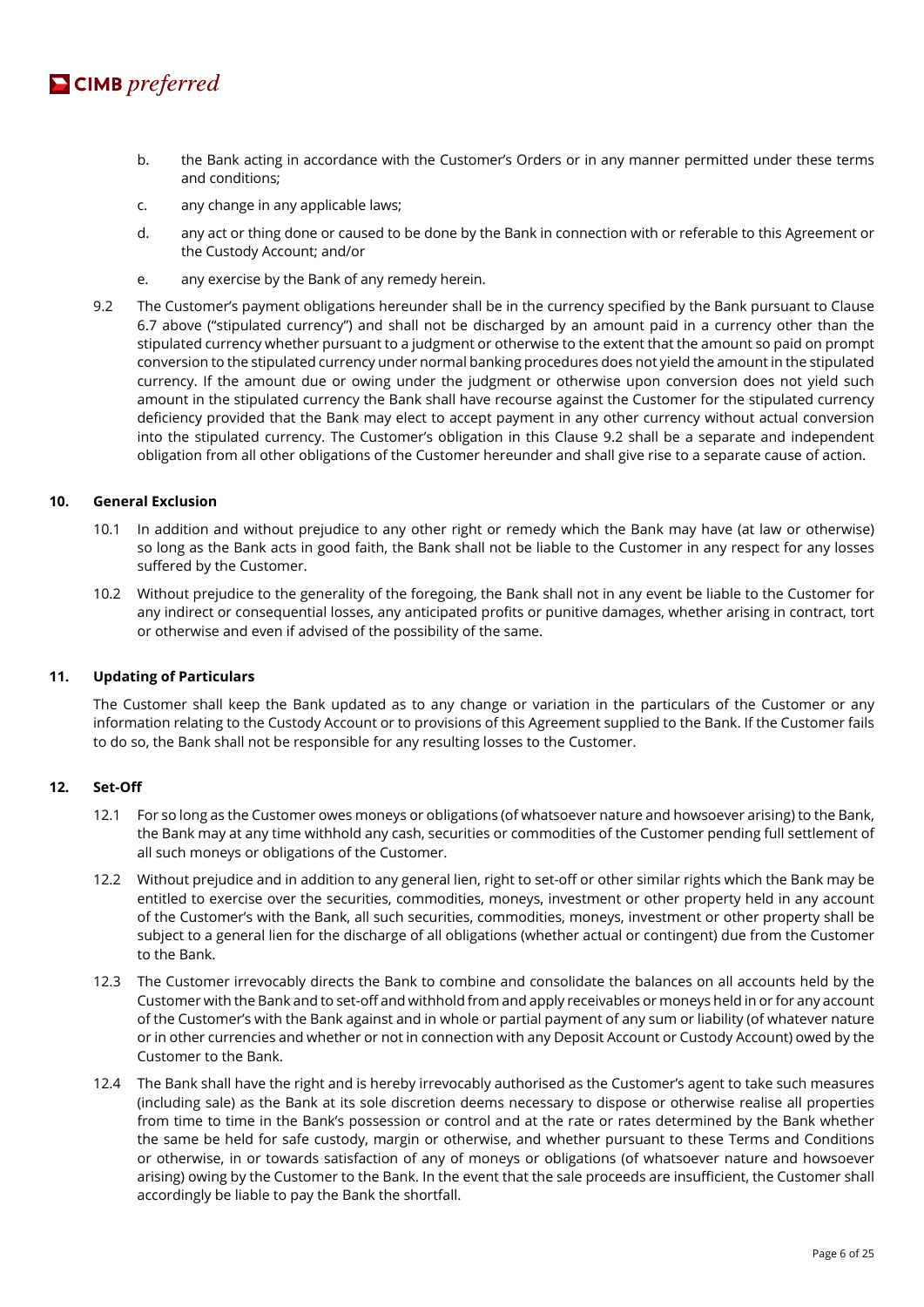#### **13. Capacity in which the Parties Act**

- 13.1 The Customer represents, warrants and undertakes that it shall deal in all Securities as a principal and not as agent for any other party. The Customer acknowledges and agrees that, unless otherwise notified by the Bank, the Bank will act in relation to the Customer in the sale and purchase of Securities as a principal at all times.
- 13.2 The Customer acknowledges and agrees that the Bank is not acting as the Customer's fiduciary or adviser relating to and in connection with any Securities.

#### **14. Confirmation of transactions in Securities**

- 14.1 A confirmation ("Confirmation") will be sent to the Customer by the Bank after any sale and purchase of Securities by the Customer. Each Confirmation constitutes a supplement to and forms an integral part of this Agreement. In the event of any inconsistency between the provisions of a Confirmation and the provisions of this Agreement, the provisions of the Confirmation will prevail.
- 14.2 It is the Customer's sole responsibility to ensure that every Confirmation is received in due time and to make enquiries with and obtain the same from the Bank forthwith if not duly received.
- 14.3 The Customer undertakes to verify the correctness of each Confirmation and any accompanying cheques or vouchers and to inform the Bank within two (2) days from the receipt thereof of any discrepancies, omissions, inaccuracies or incorrect entries therein as so stated or in the particulars stated therein. At the end of the said period of two (2) days or any other time period that may be specified, as the case may be, the details of the Confirmation shall supersede and replace the telephone or oral agreement and be conclusive evidence against the Customer without any further proof that the details of the Confirmation are correct except as to (i) any alleged errors so notified (ii) any payments made on forged or unauthorised endorsements; (iii) manifest errors proved by the Customer in a court of law to have been made by the Bank, and subject to the Bank's right to adjust (which may be exercised by the Bank at any time at the Bank's sole discretion) any details of the Confirmation where they have been wrongly or mistakenly made by the Bank.

#### **15. Representations and Warranties**

The Customer represents and warrants to the Bank (which representations and warranties shall be deemed to be repeated by the Customer on each day that the Customer places an Order with the Bank and each day thereafter for so long as the transaction in Securities to which such Order relates remains outstanding and/or unsettled) that:

- a. i. (where the Customer gives an Order to sell Securities) the Customer is the beneficial owner of all such Securities or has authority from the true owner to deal with such Securities and such Securities are fully paid for; and
	- ii. (where the Customer gives an Order to purchase Securities) the Customer shall have sufficient funds in its designated Deposit Account to effect payment for the purchase of such Securities;
- b. (where the Customer is a corporation):
	- i. the Customer is validly constituted under the laws of the jurisdiction of incorporation and that the Customer conducting the Customer's business in accordance with the laws that are applicable to the Customer and with the Customer's memorandum and articles of association (or other constitutive documents); and
	- ii. the Customer has full authority and capacity to enter into this Agreement and to place Orders for Securities;
- c. the execution of this Agreement and of any Order does not violate or contravene neither any regulation or law applicable to the Customer nor any order or judgment of any court or other agency of government applicable to the Customer or any of the Customer's assets nor any contractual restriction binding on or affecting the Customer or any of the Customer's assets nor (where the Customer a corporation) the Customer's memorandum or articles of association (or other constitutive documents), and all governmental and other consents (including spousal consent where relevant) and authorisations necessary for the entry into, performance and delivery of this Agreement and for the sale or purchase of Securities have been obtained or will have been obtained by the time a Security is bought or sold and are, or will be, in full force and effect and all conditions of any such consents have been, or will be, complied with;
- d. the Customer is not in default in respect of any obligation under any contract or other agreement by which the Customer is bound and will not be in default or potential default as a result of entering into this Agreement or buying or selling any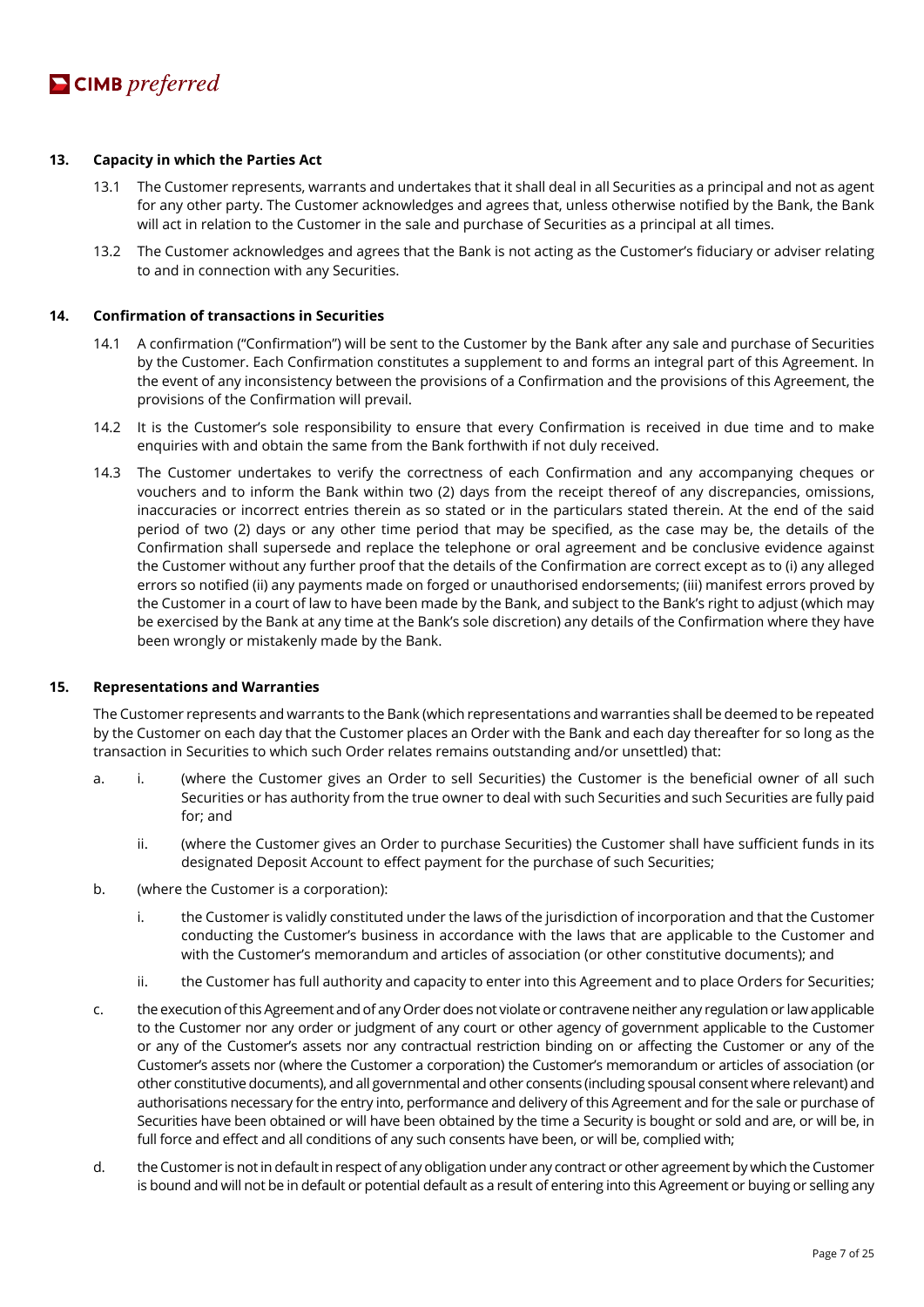

Security, and there is no litigation or other court proceedings against or threatened against the Customer that is likely to affect the Customer's ability to perform the Customer's obligations under this Agreement;

- e. the Customer's obligations under this Agreement, when entered into, constitute and will constitute the Customer's legal, valid and binding obligations, enforceable in accordance with their respective terms (subject to applicable bankruptcy, insolvency, or similar laws affecting creditors' rights generally and subject, as to enforceability, to equitable principles of general application);
- f. all information provided by the Customer to the Bank (whether before or after the Customer's agreement to be bound by this Agreement) was and continues to be true and accurate;
- g. no Default has occurred and is continuing and no such event or circumstance would occur as a result of the Customer entering into or performing the Customer's obligations under this Agreement or buying or selling any Security;
- h. the Customer has read and understood and is familiar with the contents of this Agreement and agrees and accepts its terms, and the Customer is not in any way relying on the Bank for the suitability of any Security and is entering into this Agreement and is buying or selling any Security having independently assessed the suitability of the arrangement contemplated by this Agreement;
- i. the Customer has the knowledge and sophistication to independently appraise and understand the financial and legal terms and conditions of any Security and to assume the economic consequences and risks thereof and has or will have, in fact, done so as a result of arm's length dealing with the Bank;
- j. to the extent necessary, the Customer has consulted with the Customer's own financial, legal or other advisors and has made the Customer's own investment, hedging and trading decisions in connection with any Security based upon the Customer's own judgement and the advice of such advisers (of which the Bank disclaims all liability) and not upon any view expressed by the Bank; and
- k. the Customer has not relied upon any representations (whether written or oral) made by the Bank and the Customer is not in any fiduciary relationship with the Bank.

#### **16. Individual/Joint Accounts**

- 16.1 Where the Customer is an individual, the Customer's executor or administrator shall be the only person recognised by the Bank as the Customer's successor in the event of the Customer's death or incapacity. Upon notice of the Customer's death or incapacity, the Bank shall be entitled to freeze the Custody Account until such time the Customer's successor produces a grant of probate or letter of administration.
- 16.2 If the Custody Account is opened or maintained in the name of more than one person, each joint account holder jointly and severally represents, warrants and undertakes as follows:
	- a. The term "Customer" in these Terms and Conditions shall refer to each person or partner jointly and severally, and the liability of each such person to the Bank shall be joint and several;
	- b. The Bank shall be entitled to debit the Deposit Account at any time in respect of any sum howsoever due or owed to the Bank by any of the persons in whose name the Custody Account is opened or maintained;
	- c. Each joint account holder shall not be discharged, nor shall the liability of each joint account holder be affected by, any discharge, release, time, indulgence, concession, waiver or consent at any time given or effected in relation to any one or more of the other such persons;
	- d. Any one of the joint account holders shall have full authority to give any Instructions with respect to the Custody Account. Accordingly, any relevant Instruction or notice from any one of the joint account holders shall be deemed to be given for and on behalf of all the joint account holders and shall be binding upon the other joint account holder(s) as if the Instruction or notice came from all joint account holders and that the other joint account holder(s) had expressly authorised the other joint account holder to so issue the notice or Instruction. If prior to acting on Instructions received from any such person, the Bank receives contradictory Instructions from another such person, the Bank may thereafter choose to cease such action until the collective and consensus Instructions of all joint account holders are received in writing, and shall not be liable in any way whatsoever for any losses, damages, costs and expenses arising due to or as a consequence of not acting until such Instructions of all joint account holders with regards to such action are received by the Bank;
	- e. Without prejudice to the generality of the above, in the absence of express instructions as to which one of the joint account holders is authorised to collect or receive Securities or money from the Bank, delivery or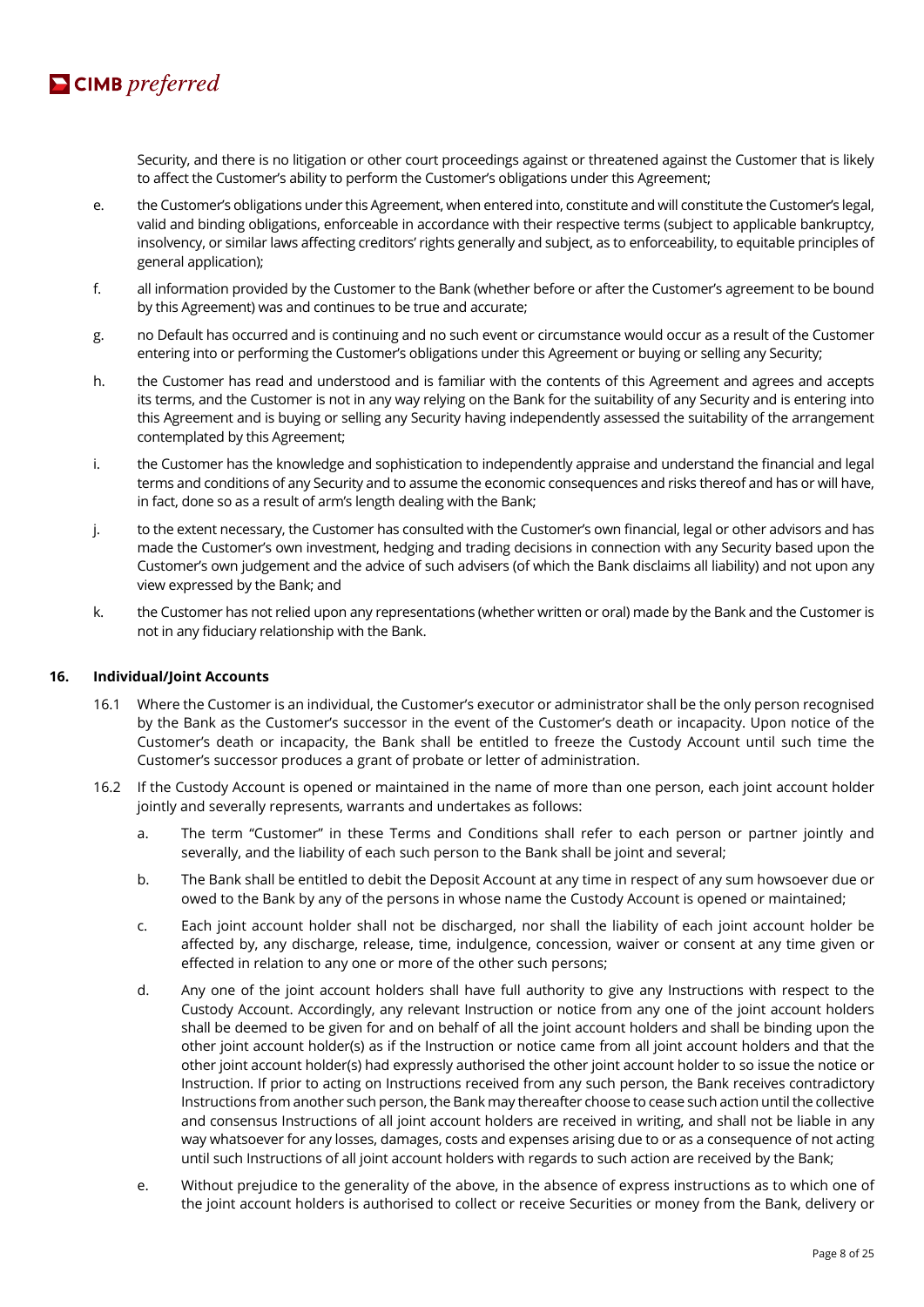

transfer of the Securities or money by the Bank to any one of the joint account holders is deemed to fulfil the Bank's delivery obligations to all account holders;

- f. Any demand, notice, confirmation, report, statement and other communication if addressed to a joint account holder and sent in accordance with these terms and conditions, shall be binding on all joint account holders notwithstanding that they have not been sent to or received by any of the joint account holders;
- g. The Bank is entitled to treat each joint account holder generally as authorised to deal with the Bank in connection herewith as fully and completely as if the other joint account holder or holders has no interest herein. Accordingly, all payments by the Bank to the Customer may be made in favour of or to any joint account holder;
- h. Where the Custody Account is operated with a single signing authority, upon notice of the death of any one of the joint account(s) holders, the Bank shall be entitled to transfer the Securities in the Custody Account to the survivor and if more than one survivor, in their joint names provided that prior to such transfer, the indebtedness of any of the joint account(s) holders to the Bank shall first be set-off from the said Securities;
- i. Where the Custody Account is operated with joint signing authority, upon notice of the death of any one of the joint account(s) holders, the Bank shall be entitled to freeze the Custody Account and to retain the Securities in the Custody Account until such time the joint account(s) holder's successor produces a grant of probate or letters of administration;
- j. If any one of the joint account holders becomes bankrupt, the Custody Account can be operated or closed only by the joint signatures of the trustee in bankruptcy and the other joint account holders;
- k. The joint account holders and their estate undertake to indemnify the Bank and to keep the Bank indemnified against all claims, costs, expenses, losses and damages, including those arising from:
	- i. the transfer of the Securities in the Custody Account to the survivor(s) in the manner stated as aforesaid;
	- ii. the freezing of the Custody Account and the retention of the Securities in the Custody Account in the manner stated as aforesaid; and
	- iii. any dispute between any of the account holder(s) and any personal representatives of the deceased joint account holders. The Bank shall be entitled to debit from the Custody Account and/or the Deposit Account such claims, costs, expenses, losses and damages at the Bank's sole discretion.
- l. While the respective risk profiles of each joint account holder may differ, the Bank is entitled, from time to time, to review and/ or determine the risk profile of the Custody Account, having regard to the Transactions authorized by the joint account holders and/or other relevant risk factors and/or considerations from the Bank's perspective and each signatory shall be bound by all Instructions validly given to the Bank by the other joint account holder(s) in accordance with these General Terms and Conditions, regardless of whether such Instructions originated from him/her or otherwise or whether the Instructions have been given with his/her approval or otherwise. The Bank shall not be liable to the joint account holder(s) for any loss, damage, claim or consequence arising from or in connection with the carrying out of such Instructions.

#### **17. Electronic signature, records and documents**

- 17.1 The Bank may in its discretion agree to make available the Electronic Signature Instruction service to the Customer.
- 17.2 Where the Bank, at the Customer's request, makes available the Electronic Signature Instruction service to the Customer, the Customer will give Instructions to the Bank in electronic form in a manner which complies with the Bank's internal processes and requirements (each such instruction an "Electronic Instruction").
- 17.3 The Bank shall be entitled to require the Customer to sign such Electronic Instruction, and in this connection the Customer authorises and consents to the Bank collecting and linking the Customer's signature with the relevant Electronic Instruction in electronic form, upon the submission of the Customer's electronic signature or electronic image of the Customer's signature, in a manner which complies with the Bank's internal processes and requirements. The Electronic Instruction, together with the Customer's signature so collected and linked, are collectively the "Electronic Signature Instruction".
- 17.4 The Customer agrees that such signature collected, received and/or stored in such electronic form shall be deemed to be equivalent to the Customer's signature in hard copy for all purposes provided each such signature is collected in a manner which complies with the Bank's internal requirements.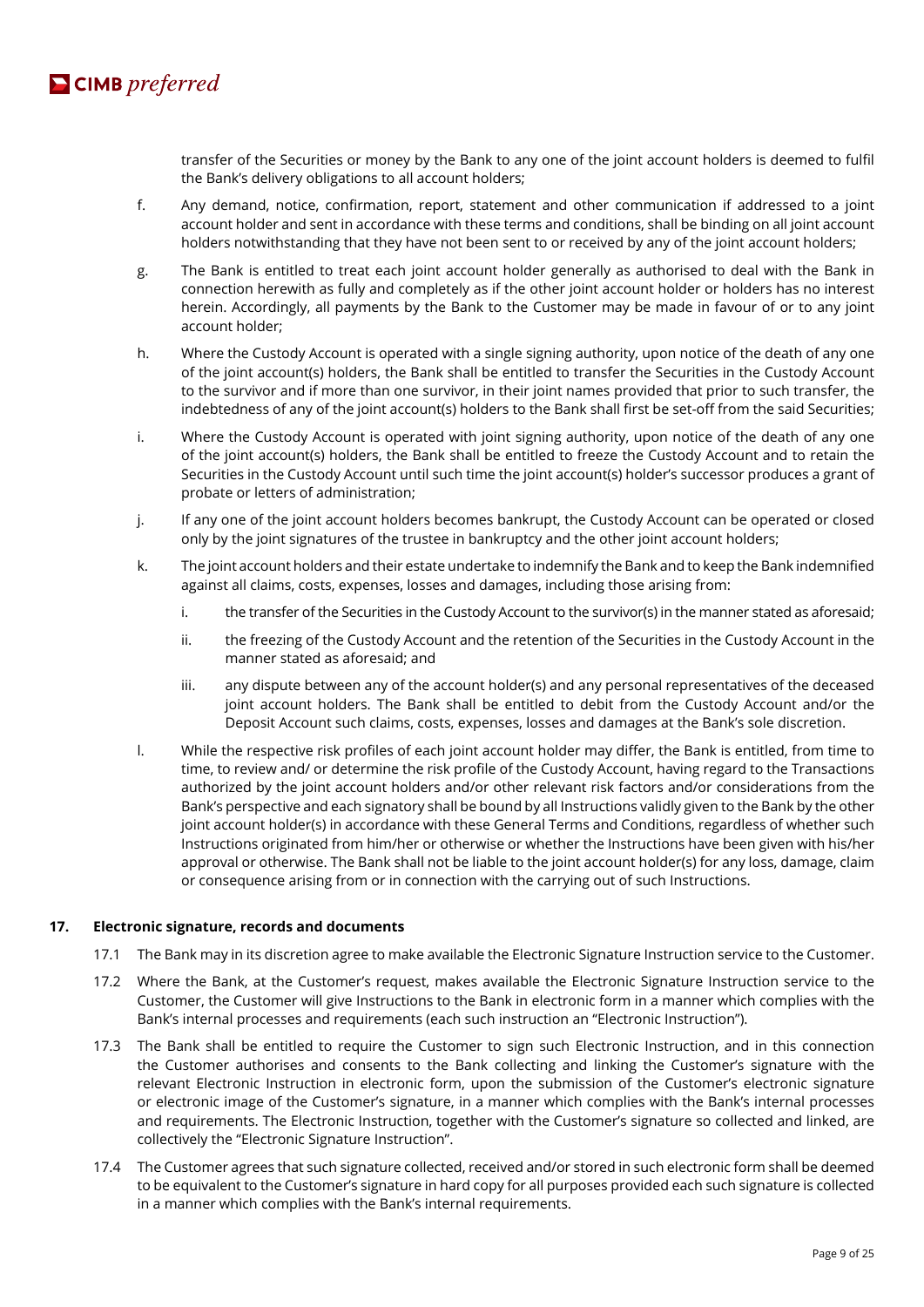# $\blacksquare$  CIMB preferred

- 17.5 The electronic data or images of any form, document, instruction or communication, other electronic documents, instruction or communication and all records in electronic form (collectively, "Electronic Records") maintained by the Bank or on the Customer's behalf where any signature(s) in electronic form has/have been affixed or appended (including, but not limited to, each Electronic Signature Instruction), which fulfil the Bank's internal processes and requirements, shall be deemed to be valid, accurate and authentic, and given the same effect as if such Electronic Records in electronic form were written and signed between the Customer and the Bank in hard copy.
- 17.6 The Electronic Records can be used as evidence in any court proceedings as proof of their contents. The Customer shall not dispute the validity, accuracy or authenticity of the contents of any such Electronic Records (including any Electronic Signature Instruction), including evidence in the form of activity or transaction logs, computer or electronic records, magnetic tapes, cartridges, computer printouts, copies, or any other form of computer or electronic data or information storage or system, and that such Electronic Records shall be final and conclusive of the information and the Customer's instruction and agreement of any matter set out in the associated Electronic Signature Instruction, save in the case of the Bank's manifest or clerical error. The Customer further agrees that the security procedure applied or to be applied to verify that the Electronic Signature Instruction is commercially reasonably and secure, pursuant to the Electronic Transactions Act 2010.
- 17.7 The Customer shall not hold the Bank liable for acting in good faith or omitting in good faith to act on the Customer's Instructions given to the Bank in accordance with the Bank's prescribed verification procedure prevailing at the time via the Electronic Signature Instruction service or in any Electronic Instruction forwarded to the Bank.
- 17.8 The Customer accepts the Bank's scanned records of any and all forms, documents, instructions or communications as final and conclusive and the same will be binding on the Customer for all purposes. The Customer agrees that all such records are relevant and admissible in evidence. The Customer will not dispute the accuracy or the authenticity of the contents of such records merely on the basis that such records were produced by or are the output of a computer system, and the Customer waives any right to so object.
- 17.9 The Electronic Records and all other records shall be stored in accordance with the law and the standards and practices of the banking industry. The Customer shall not dispute the validity, accuracy or authenticity of the contents of any such Electronic Records and all other records, and that such Electronic Records and all other records shall be final and conclusive, save in the case of the Bank's manifest or clerical error.

#### **18. Limitation on the authority of dealers and remisiers**

No dealer or remisier may waive or vary any rights of the Bank under these terms and conditions nor may they accept any liability on behalf of the Bank.

#### **19. The right of the Bank to delegate execution and to use correspondent brokers**

The Customer acknowledges and consents to the Bank delegating to and/or using brokers in other jurisdiction for the execution of the Customer's Orders with respect to Securities listed and traded in those jurisdictions. So long as the Bank uses reasonable care in the selection of such brokers, the Bank shall have no liability or responsibility referable to any default or negligence of such foreign brokers.

#### **20. Principal obligations of the Bank to foreign brokers or in respect of trades in a foreign jurisdiction**

- (a) The Customer acknowledges and agrees that where the Bank uses a foreign broker to execute the Customer's Orders, the Bank may have to accept sole and principal responsibility to the foreign broker for the executed Order (notwithstanding that as between the Customer and the Bank, the Bank is in fact the Customer's agent). Accordingly, the Customer shall indemnify the Bank against any and all actions which the Bank deems in good faith necessary to ensure that the Bank will not be in default of its said principal obligation or responsibility. The foregoing right of the Bank will apply even though between the Customer and the Bank, the Customer may be in actual or anticipatory default. The foregoing indemnity in favour of the Bank is in addition to any other right that the Bank may have (whether expressly provided as between the parties or implied by law).
- (b) In view of the fact that the Bank may have to accept principal responsibility and/or liability to a foreign broker, the Customer also acknowledges and consents to the fact that any Securities (which as between the Bank and the Customer is to be regarded) as purchased by the Customer will be regarded in any and/or every of such foreign jurisdiction as being the Securities purchased by the Bank for itself. This may (in some instances) result in prejudice to the Customer and the Customer accepts and consent to this.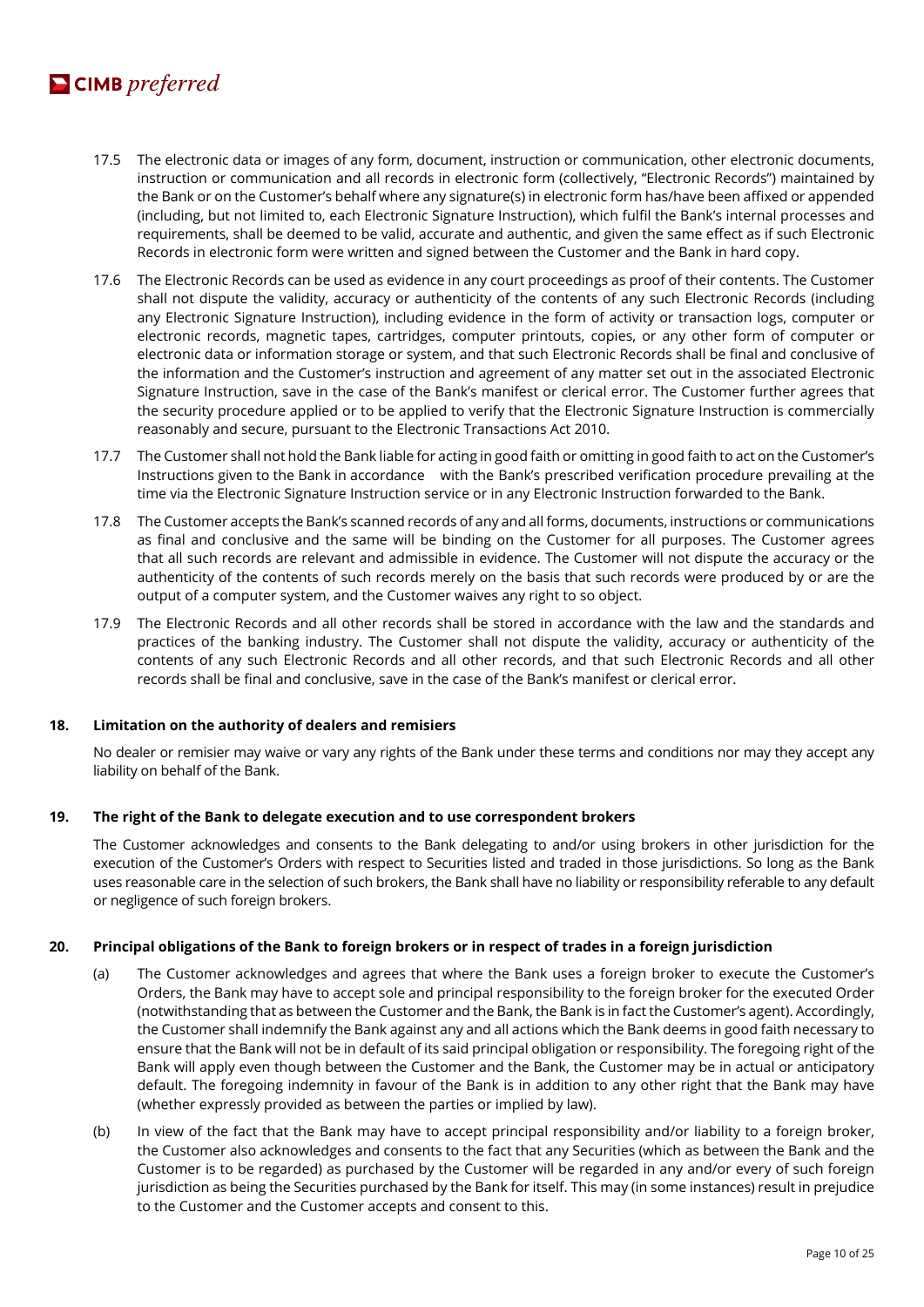#### **21. Power of Attorney**

- 21.1 The Customer confirms its irrevocable appointment of each and every director and officer of the Bank (on a several basis) for so long as they are a director/officer (as the case may be) or the Bank as his attorney for each and all of the purposes of this Agreement and with power on the occurrence of any Default to sign and execute all documents and perform all acts in the name and on behalf of the Customer whether in respect of any Transaction or in respect of anything required to facilitate or give effect and/or substance to the rights conferred on the Bank under this Agreement and anything reasonably ancillary thereto.
- 21.2 The Registration of this power of attorney in any jurisdiction may be effected on the Customer's behalf by the Bank at the Customer's expense.
- 21.3 The Customer undertakes to ratify and confirm, and hereby ratifies and confirms, all and whatsoever the Bank may do pursuant to this power of attorney.

#### **22. Consent for Disclosure**

- 22.1 The Customer irrevocably and unconditionally authorises and consents to the disclosure of any information relating to the Customer, Services or Transactions by the Bank to any person, at any time and for any purpose, including without limitation disclosures to:
	- (a) the Bank's parent or ultimate holding company, any of the Bank's affiliates (including branches or head office) whether in or outside Singapore;
	- (b) the Monetary Authority of Singapore and any statutory and revenue authorities in any relevant jurisdiction;
	- (c) the police, any public officer in connection with any investigation of offence, or any person to the extent required for the purpose of any litigation, arbitration, investigative or regulatory proceedings or procedure;
	- (d) any of the Bank's auditors and professional advisers and any other persons providing services to the Bank, whether in Singapore or elsewhere (including any rating agency, insurer or insurance broker, director or indirect provider of credit protection, debt collection agency, credit reference agency or contractor);
	- (e) any person or organisation whether in Singapore or elsewhere, engaged by the Bank for the purpose of performing or in connection with the performance of services or operational functions of the Bank where such services or operational functions have been out-sourced by the Bank including its correspondents, custodians and sub-custodians;
	- (f) the Bank's agents, correspondents, intermediaries, beneficiary banks and counterparties (or proposed counterparties) in relation to the Services or Transactions;
	- (g) any person or such class of persons as specified in the Third Schedule of the Banking Act 1970 of Singapore (the "Banking Act") or to whom disclosure is permitted or required by the Banking Act or to any other person or entity in connection with any statutory provision, law or regulations, including where required by any domestic or overseas regulators or tax authorities to establish your tax liability in any/or the relevant jurisdiction:
	- (h) any regulatory authorities having jurisdiction over the Bank or the related corporations of the Bank at their request;
	- (i) any credit bureau or any other organisation or corporation or to any member thereof, for the purposes of, without limitation, assessing the Customer's credit worthiness;
	- (j) any person with (or through) whom the Bank assigns, novates or transfers (or may potentially assign, novate or transfer) all or any of its rights and obligations under this Agreement, the Custody Account or any other agreement between the Bank and the Customer;
	- (k) the Bank's stationery printer, external printer, agent or storage or archival service provider (including but not limited to any provider of microfilm service or any electronic storage, archival or recording facility) for the purpose of making, printing, mailing, storage, microfilming and/or filing personalised cheques, statements of accounts, cards, labels, mailers or any other documents or items on which the Customer's name and/or other particulars appear, or any data or records or any documents whatsoever;
	- (l) any information gathering or processing organisation or department conducting surveys on the Bank's behalf whether in Singapore or elsewhere;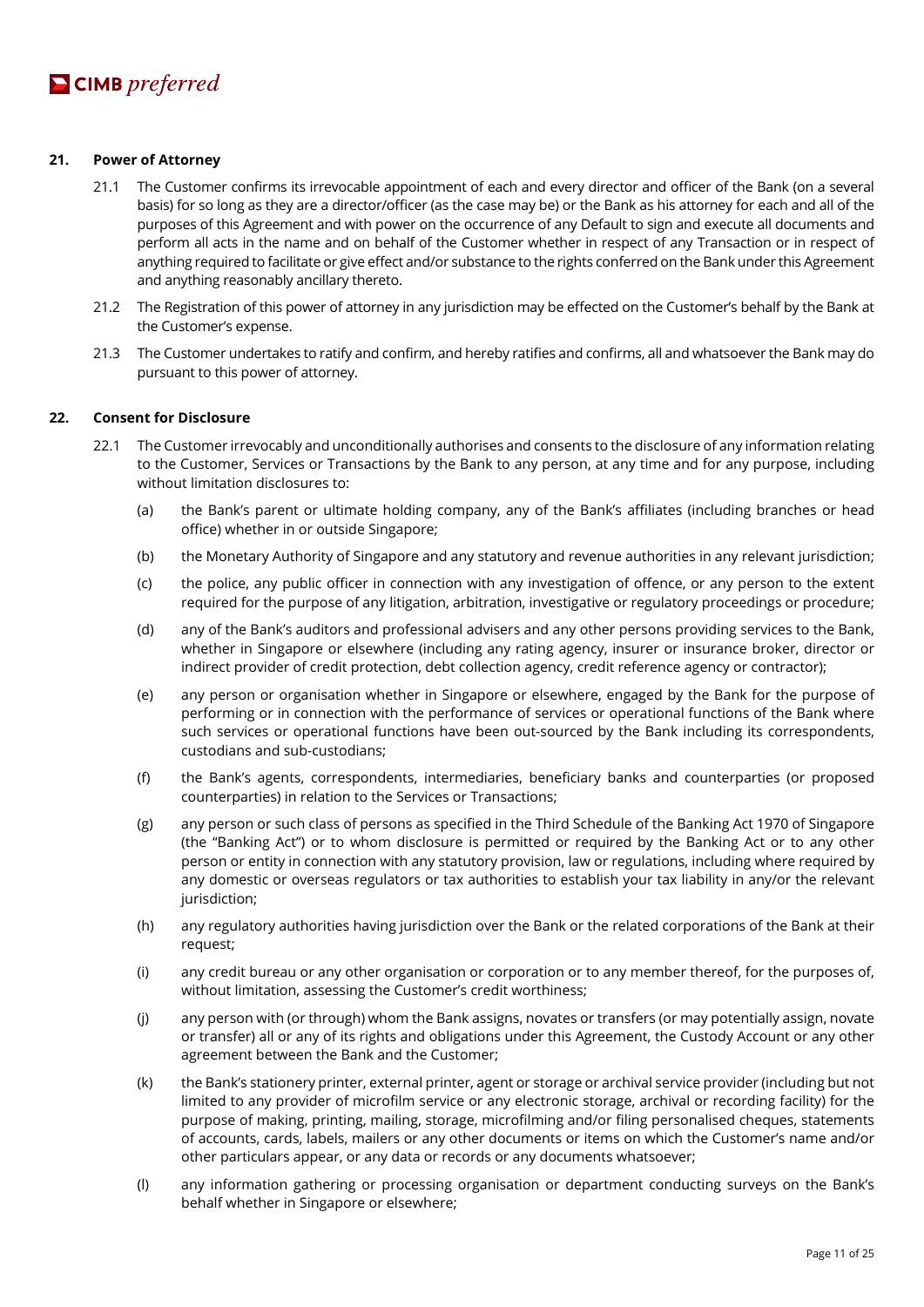

- (m) any person in compliance with, or whom the Bank in good faith believes is entitled to such relief pursuant to, the order, notice or request of any government agency or authority or courts in Singapore or of a jurisdiction where any of the Bank's overseas branches or offices are situated or where the Bank has assets;
- (n) any person or organisation for the purpose of collecting and recovering for and on the Bank's behalf, or securing for your benefit or repaying on the Customer's behalf, any sums of money owing to the Bank from the Customer;
- (o) any person which the Bank believes in good faith to be the Customer or an Authorised Signatory;
- (p) the Customer's solicitors or legal representatives. For this purpose, the Customer agrees that the Bank may reasonably rely on any correspondence from such persons or entities stating to be the Customer's solicitors or legal representatives;
- (q) any person or organisation to clarify or correct any wrongful or erroneous belief, representation or allegation to any third party, whether made by the Customer or on the Customer's behalf, both in public and in private, regarding any of the Bank's dealings with the Customer or otherwise in relation to the Bank's products, processes or policies, regardless of the form of media or platform which may include but is not limited to, published articles, posts, complaints or petitions;
- (r) any person, corporation, firm, partnership, limited partnership, limited liability partnership, society, association, trade union, institution and other business concern, whether local or foreign, where we in good faith deem it reasonable to make such disclosure;
- (s) any persons who are being assessed by the Bank as potential service providers and who have signed a nondisclosure agreement with the Bank; and/or
- (t) any receiver, liquidator, administrator, judicial manager, trustee, agent, custodian, broker, nominee, depository, advisor or similar person used or appointed by the Bank and/or in relation to the Securities.
- 22.2 The Bank's rights under this Clause shall be in addition to and without prejudice to the Bank's other rights of disclosures available pursuant to the Banking Act (as may be amended or revised from time to time) or any other statutory provision and in law and nothing herein is to be construed as limiting any of these other rights.
- 22.3 This consent shall survive the Customer's death, incapacity or dissolution, the termination of this Agreement or the Services and/or the termination of any relationship between the Customer and the Bank for any reason whatsoever.

#### **23. Personal Data Protection**

- 23.1 The Bank's Personal Data Protection Terms and Conditions (the "CIMB Personal Data Terms", available at https:// www.cimb.com.sg/content/dam/cimbsg/personal/document/tnc/regulations-policies/pdpa.pdf or on request, and as may be amended and/or substituted from time to time) is incorporated by reference into and forms part of this Agreement and shall apply to all personal data that the Customer provides to the Bank or that the Bank obtains from any other sources or that arises from the Customer's relationship with the Bank or any of the Bank's affiliates.
- 23.2 The Customer agrees and consents to the Bank's collection, use, disclosure and processing of personal data in accordance with the CIMB Personal Data Terms and this Agreement. The Customer's consent given in this Clause 23.2 is also given to the Bank's collection, use or disclosure of the personal data for the purposes mentioned in Clause 22 in accordance with the CIMB Personal Data Terms and this Agreement.
- 23.3 Where the Customer provides the Bank with the personal data of an individual (other than the Customer itself), the Customer represents, undertakes and warrants that the Customer has obtained that individual's prior agreement and consent to the collection, use, disclosure and processing of that individual's personal data by the Bank in accordance with the CIMB Personal Data Terms and this Agreement and that the personal data provided by the Customer to the Bank is true, accurate and complete.
- 23.4 In the event of any conflict or inconsistency between this Agreement and the CIMB Personal Data Terms, the provisions of this Agreement shall prevail.
- 23.5 Any consent given by the Customer in relation to the collection, use, processing and disclosure of personal data shall continue notwithstanding the Customer's death, incapacity or dissolution, the termination of this Agreement or the Services and/or the termination of any relationship between the Customer and the Bank for any reason whatsoever.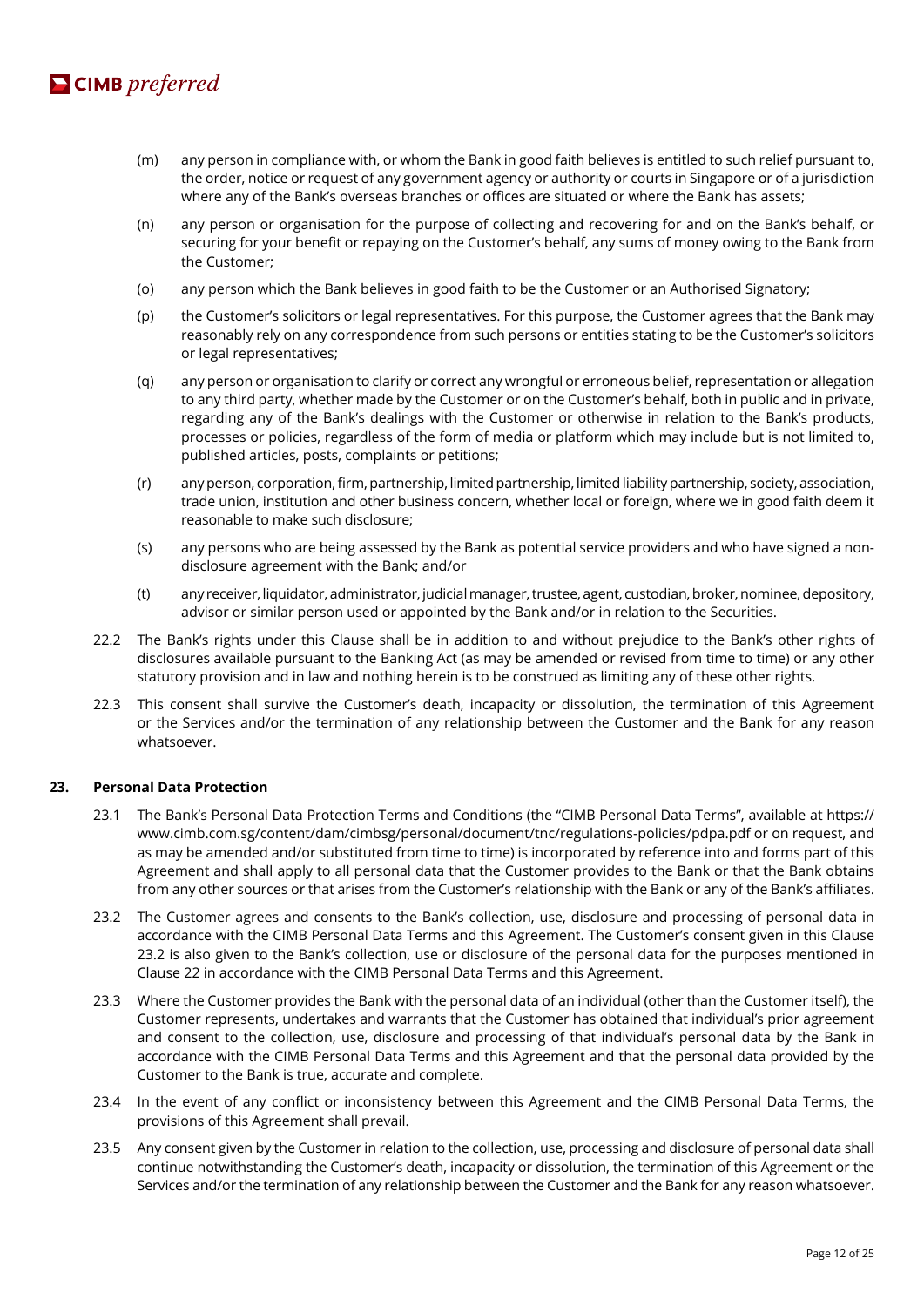

#### **24. Miscellaneous**

- 24.1 No failure on the Bank's part to exercise, and no delay on the Bank's part in exercising, any right or remedy under this Agreement will operate as a waiver thereof, nor will any single or partial exercise of any right or remedy preclude any other or further exercise thereof or the Bank's exercise of any other right or remedy. The rights and remedies provided in this Agreement are cumulative and not exclusive of any rights or remedies (whether provided by law or otherwise).
- 24.2 If any provision of this Agreement or part thereof is rendered void, illegal or unenforceable by any legislation to which it is subject, it shall be rendered void, illegal or unenforceable to that extent and no further.
- 24.3 All letters, statements, confirmation and all forms of notices and communications may be sent by post to or left at the last address of the customer notified to the Bank or by fax or by any other electronic medium, system or service to the last known electronic mail address or facsimile or mobile number of the customer notified to the Bank, and shall be deemed to have been received on the day after the date of posting or the day it was so left at the address, or upon transmission if sent by facsimile or other electronic communication.
- 24.4 The Bank may alter, add to or delete any provision of this Agreement by notice given in any one of the following ways:
	- a. By post to the Customer's address last known to the Bank;
	- b. By electronic mail or text message to the Customer's electronic mail address or mobile number last known to the Bank;
	- c. By notification in the Bank's premises or on the Bank's website; or
	- d. By advertisement in the press

and this Agreement as so altered, added to or deleted shall be binding on the Customer, from the date specified in such notices and if no date is specified, from the date of the notice.

- 24.5 If there are differences in meaning between the English version of this Agreement and any translation thereof, the English version shall prevail.
- 24.6 In the case of joint accounts, any notice served in accordance herewith on one of joint account holders shall be deemed validly served on all the joint account holders.
- 24.7 Unless expressly provided to the contrary in this Agreement, a person who is not a party to these Terms and Conditions may not enforce any of its terms under The Contracts (Rights of Third Parties) Act 2001 and, not withstanding any term of this Agreement, the consent of any third party is not required for any variation (including any release or compromise of any liability) or termination of this Agreement.

#### **25. Governing Law and Jurisdiction**

This Agreement shall be interpreted and governed in accordance with the Laws of Singapore and the Customer shall submit to the non-exclusive jurisdiction of the courts of Singapore. Where the Customer or any one of them resides outside the jurisdiction of the courts of Singapore, the customer irrevocably authorises and appoint the person/party named in the Fixed Income Security Trading Services and Custody Account Application to accept service of all legal process arising out of or connected with the Custody Account and if for any reason such agent no longer serves as its agent to receive service of such process, another agent shall be promptly appointed and the acceptance by such agent of his/their appointment shall be delivered to the Bank. Service on such agent (or his/their substitute) shall be deemed to be service on the relevant customer.

# Terms And Conditions Governing The Operation Of Custody Accounts

A Customer in opening and operating a Custody Account with the Bank, shall agree to abide by and be bound by the following terms and conditions:

#### **1. Definitions and Interpretation**

1.1 Capitalised terms used in these Terms and Conditions and not specifically defined have the meaning given them in the General Trading Agreement, if any. Subject to this, the following terms have the following meanings unless the context requires otherwise: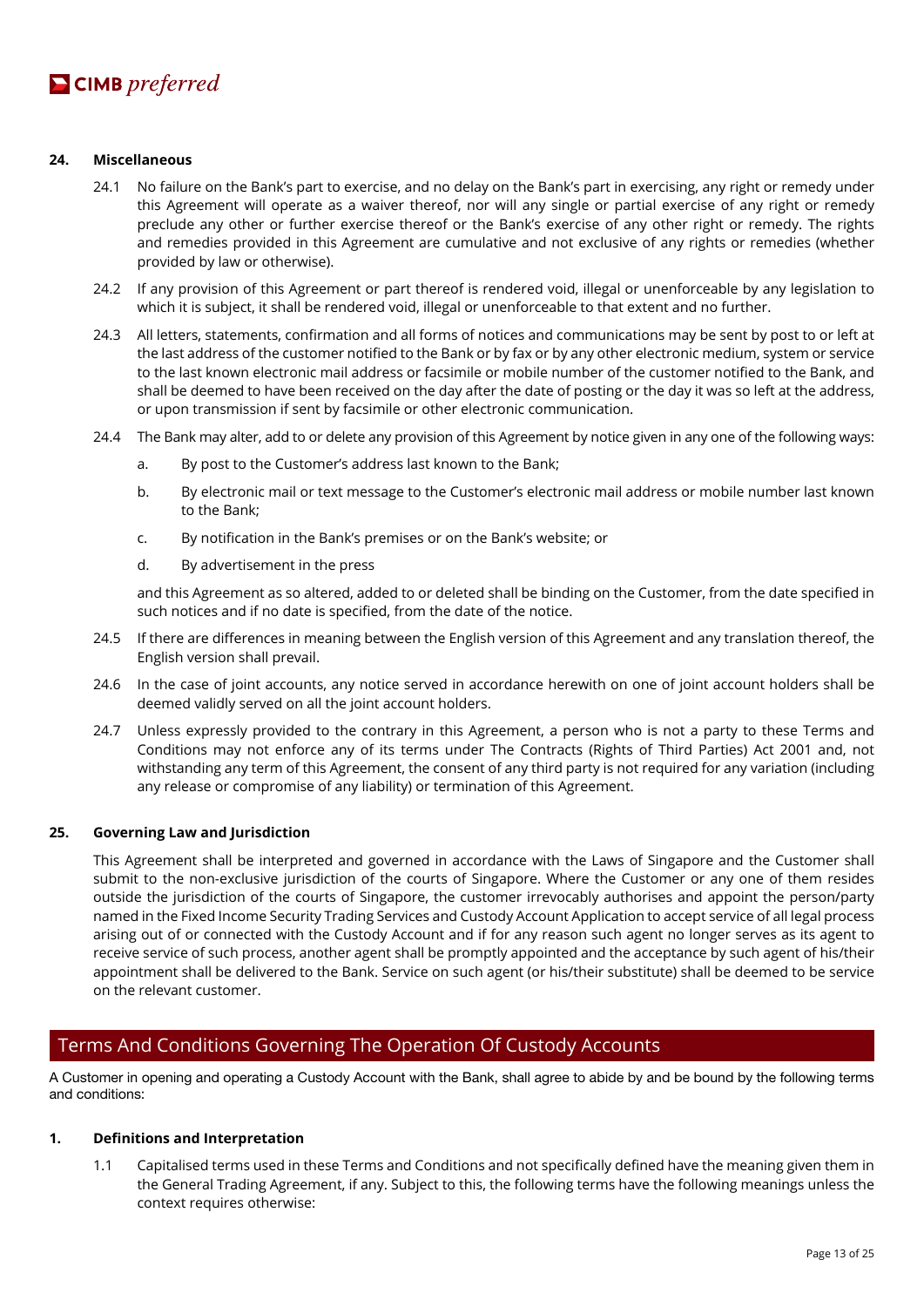# $\blacksquare$  CIMB preferred

- a. "Agent" means any agent, correspondent, broker, dealer, counterparty, adviser, bank, attorney, custodian, sub-custodian, depository, depository agent, manager, assayer, refiner, service provider or Nominee selected or used by the Bank, whether in Singapore or elsewhere.
- b. "Assets" means cash, investments, and any of your assets or property as may be delivered and transferred by the Customer to the Bank or to the Bank's order whether by way of security or for management, safe custody or any purpose whatsoever. In cases where the Customer is a trustee opening and maintaining an account for the purposes of a trust, as expressly made known to and acknowledged by the Bank, references to Assets shall be construed to include references to the Assets of such trust, notwithstanding that beneficial ownership of those Assets may vest in persons other than the trustees.
- c. "Authorised Person" means (i) any person as has been authorized by the Customer, by notice in writing to the Bank, to act on its behalf in the performance of any act, discretion or duty under these Terms and Conditions, or (ii) any other person holding a duly executed power of attorney from the Customer which is in a form acceptable to the Bank (including, for avoidance of doubt, any officer or employee of such person).
- d. "CIMB Group" means the Bank and its related corporations.
- e. "Corporate Actions" include redemption, right issues, bonus issues and matters relating to corporate changes, actual or proposed takeover, offer, sale, merger, compromise, arrangement, bankruptcy, insolvency or administrative proceedings affecting or in relation to any Asset or the issuer of any Asset or in relation to any rights for conversion, transfer or exchange of Asset.
- f. "Custody Account" refers to an account opened with the Bank by the Customer for the purposes of the Services.
- g. "Custody Securities" has the meaning given to the term in Clause 2.1 below.
- h. "General Trading Agreement" means the General Trading Agreement as amended, modified or supplemented from time to time.
- i. "Instructions" means any and all instructions received by the Bank from, or as reasonably believed by the Bank in good faith to be from, the Customer or any Authorised Person, including any instructions communicated through any manual or electronic medium or system agreed between the Customer and the Bank and on such terms and conditions as the Bank may specify from time to time; and, for these purposes, "received by the Bank" means received by an employee or agent of the Bank who is authorised by the Bank to receive Instructions.
- j. "Nominee" means any person or legal entity that the Bank has at any time expressly authorised to act as the Bank's agent whether in Singapore or elsewhere in relation to the Securities and includes any company which is within the CIMB Group and which the Customer expressly consents to.
- k. "Services" means the custody services for Securities to be provided by the Bank to the Customer pursuant to these Terms and Conditions.
- l. "Terms and Conditions" means these Terms and Conditions Governing the Operation of Custody Accounts, as amended, modified or supplemented from time to time.

# **2. Appointment as Custodian**

- 2.1 The Customer hereby appoints the Bank to act as its custodian and authorises the Bank to establish on its books, a Custody Account in the name of the Customer, for the deposit or delivery of any Securities from time to time by the Bank for the account of the Customer ("Custody Securities"). The Customer agrees that the Bank is a custodian and is not a fiduciary to the Customer or otherwise with respect to the Custody Securities but shall be regarded only as a bare custodian and not trustee of the Custody Securities. Provided always that the Custody Securities have been delivered to the Bank, the duties of the Bank hereunder shall only be:
	- a. to hold as a custodian in safe custody all Custody Securities that are bearer securities and ensure that such Custody Securities are held in such a manner that it is readily apparent that they are not the property of the Bank. Such Custody Securities shall be segregated by the Bank from all property of the Bank and shall be identified as held by the Bank for the account of the Customer. Where any Custody Securities are in uncertificated form, or otherwise transferable by book-entry transfer, the Bank may use the services of any securities depository, on such terms as it may think fit, for the purpose of the holding and transfer of such Custody Securities (or entitlements thereto);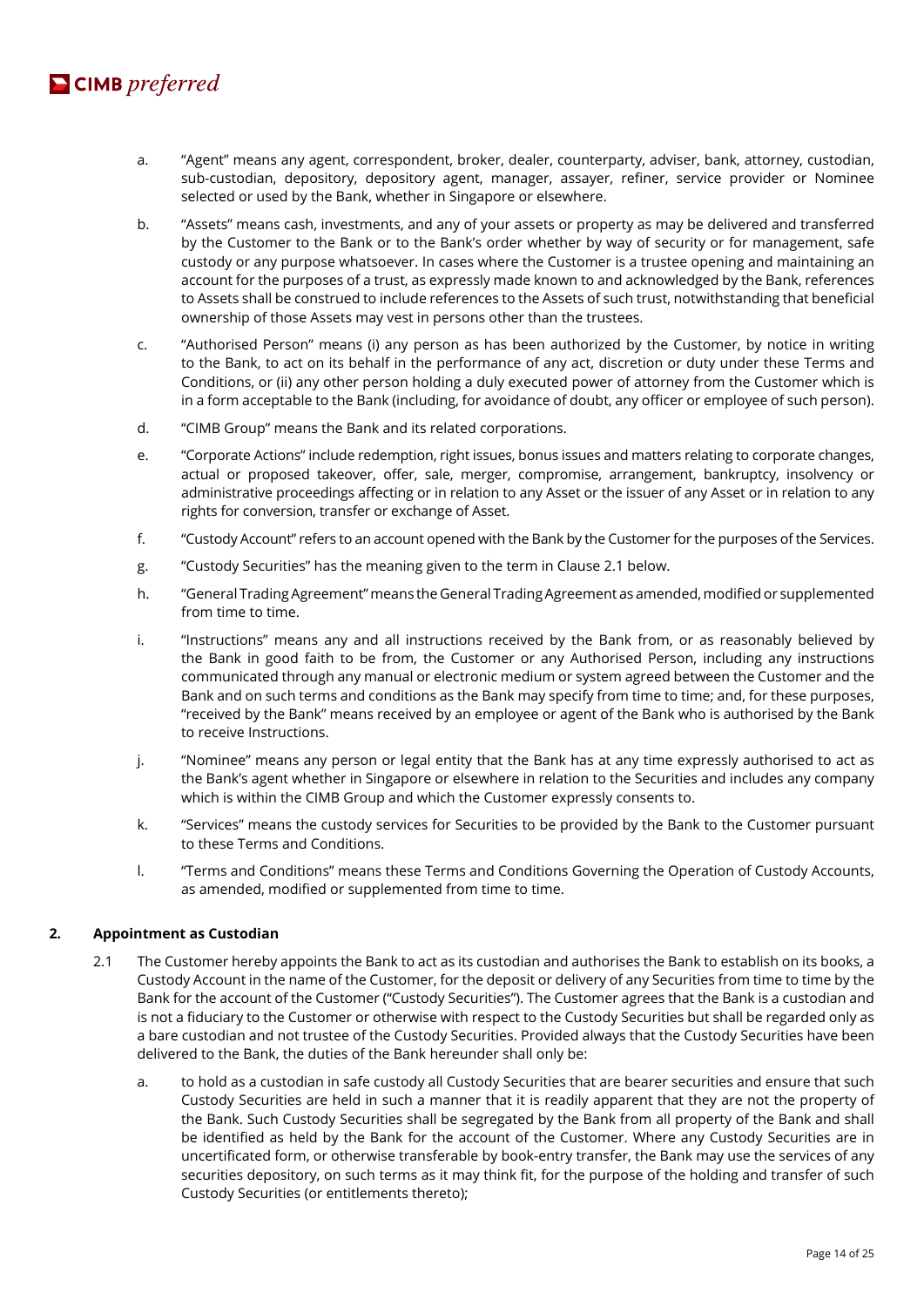# $\blacksquare$  CIMB preferred

- b. to procure that all Custody Securities other than bearer securities are registered in the name of the Bank, or such other Nominee or Nominees as the Bank may appoint. In these circumstances, the Custody Securities will still be held in such a way that it is readily apparent that the Custody Securities are not the property of the Bank or any Nominee appointed by the Bank. The Custody Securities may be registered collectively with other securities of the Bank's other clients in the same name and where so registered, the Customer's entitlements under the Custody Securities may not be identifiable by separate certificates or other physical documents of title or equivalent electronic records (although the Bank and/or its delegate(s) will maintain records such that the degree of the Customer's interest in the co-mingled securities so collectively held will be readily apparent, but on the express understanding and agreement of the Customer that, where such commingling and aggregation of the Custody Securities of the Customer and the securities of the other persons result in entitlements to any dividends, interest and other moneys payable in respect of the Custody Securities and all other rights, benefits and proceeds in respect of or derived from the same(whether by way of redemption, bonus, preference, option, substitution, conversion or otherwise) (the "Related Assets") which otherwise without such commingling or aggregation would not have accrued to the Custody Securities (the "Bonus Related Assets"), the Bank has full discretion as to the allotment of such Bonus Related Assets as amongst its clients, including the Customer as it deems fit.
- c. except to the extent permitted or not prohibited by any act or regulation, to hold, if registered in the same name as investments of the Bank, in an account designated separately from that used for investments of the Bank;
- d. on receipt of the Customer's Instructions or with the Customer's authority to make or accept delivery of the Custody Securities which have been sold, purchased, transferred or otherwise acquired or lent or disposed of by the Customer or its agent, to effect such acceptance or delivery in accordance with the normal practice for transactions of the type concerned;
- e. to use its reasonable commercial endeavours to collect and receive Related Assets including income and other payments due with respect to the Custody Securities provided that the Customer acknowledges and accepts that the Bank shall have no duty or responsibility, except on the express prior written instructions of the Customer, to:
	- i. exercise or discharge any obligations and/or voting power conferred or imposed by reason of the Bank's holding of the Custody Securities or to investigate, participate or take any affirmative action in connection therewith or otherwise;
	- ii. send or give notice of any proxy form or other document which the Bank may receive in respect of the Custody Securities;
	- iii. recognise any claim in the nature of a trust or equitable claim by anyone other than the Customer in respect of the Custody Securities or any part thereof
	- iv. otherwise make any notification to the Customer in respect of the Custody Securities, or take any other action in relation to the Custody Securities; or
	- v. credit, in such manner as the Customer shall instruct, all income and other payments received by the Bank under this Clause 2.1(e);

The Bank may in its sole discretion accept or decline any Instruction from the Customer to take any action as described in this Clause 2.1(e), but if the Bank does accept such Instructions, the Customer agrees that it shall be upon such terms, conditions, indemnities and provision for fees, charges and expenses as the Bank may require.

- f. to sign, execute and/or complete such documents, certificates or forms from time to time required for fiscal and taxation purposes in connection with the collection of income from the Custody Securities including bonds and note coupons, provided always a written instruction has been given by the Customer together with an indemnity; and
- g. to keep or (to the extent reasonably practicable) procure to be kept by any subcustodian, or any Nominee appointed by the Bank (as the case may be), such books, records and statements, in retrievable form, as may be necessary to provide an adequate record of all Custody Securities held and transactions carried out by or on behalf of the Customer.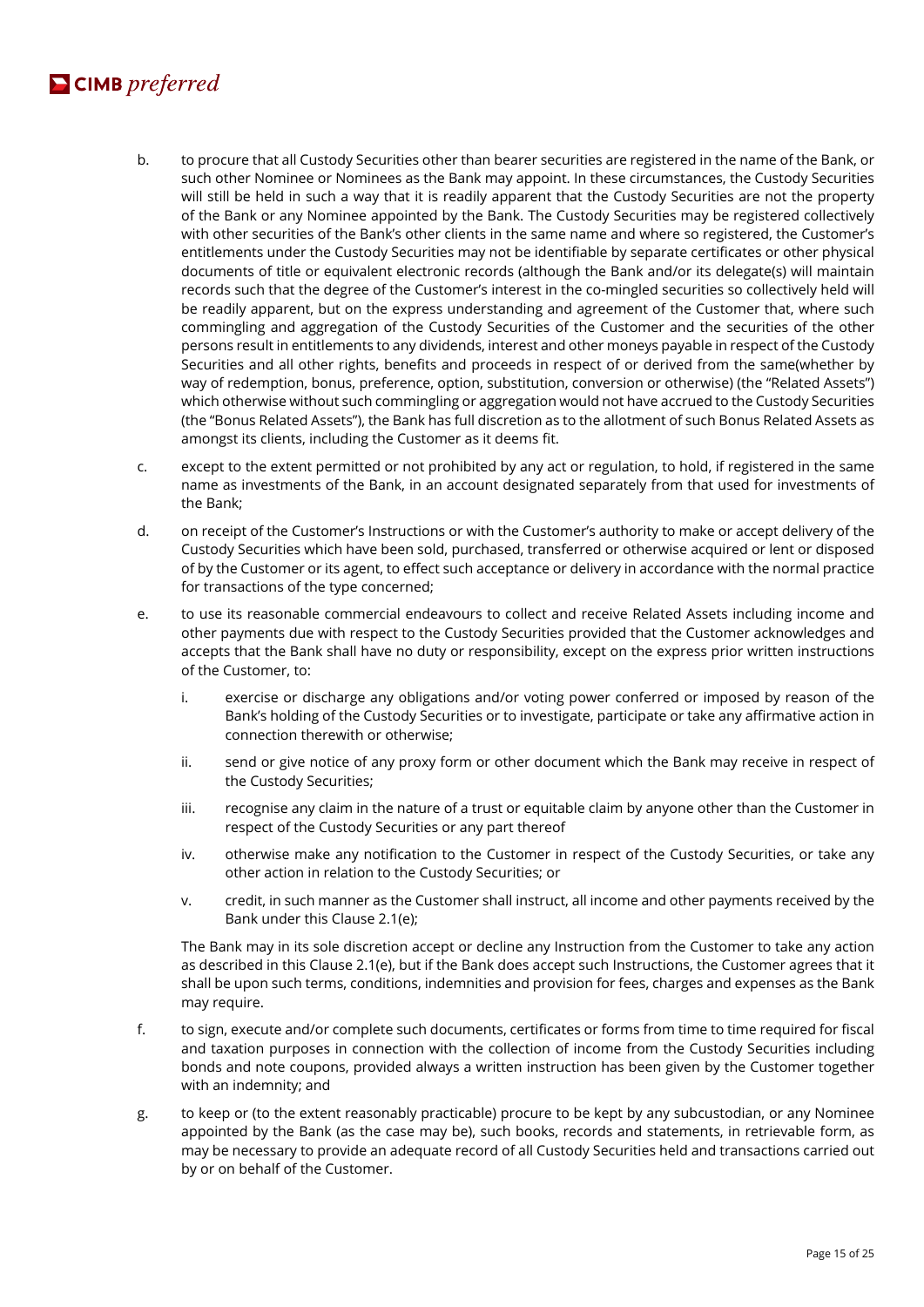

- 2.2 In performing its duties and obligations hereunder, the Bank is authorised by the Customer to exercise the following powers and/or do the following acts (either by the Bank itself or through the Bank's Nominee) whether in Singapore or elsewhere:
	- a. to comply with all relevant laws including without limitation the constitutions, rules, regulations and byelaws of stock exchanges, clearing houses or securities trading systems whether in Singapore or elsewhere;
	- b. to comply with the provisions of any law, regulation or order now or hereafter in force which imposes on a holder of Securities a duty to make or refrain from making any payment of monies or other distribution or from taking any action in respect of Securities;
	- c. to exchange the Custody Securities in interim or temporary form for securities in definitive form and (where required) deliver the Custody Securities to the clearing house or body operating a scripless-securities or electronic book-entry securities trading system and complete and deliver any document that may be required in connection therewith;
	- d. for the Bank's sole benefit, to accept from any stockbroker or underwriter engaged in the purchase or sale of the Custody Securities any rebate or allowance as may be permitted by the authorities or by binding contractual agreement;
	- e. to request payment of and to receive, apply or exercise all, in excess or part of, interest, dividends, rights, bonus, warrants and other payments or distribution that the Customer is entitled to, under the rules, byelaws or regulations of the relevant exchange, in respect of the Custody Securities held by the Bank on the Customer's behalf;
	- f. to surrender any of the Custody Securities against receipt of moneys payable at maturity or on redemption if called prior to maturity and executes such forms as may be required by the relevant issuer; and
	- g. to take any other action as the Bank shall think fit in the performance of the Bank's obligations under these Terms and Conditions.
- 2.3 The Bank shall be under no responsibility to forward to the Customer any notices, proxies or other documents or communications in respect of the Custody Securities. Notwithstanding the aforesaid, if the Bank shall determine that any action is required in respect of such Custody Securities and if the Customer cannot be contacted or fail to give punctual or adequate instructions for such action, the Customer hereby authorizes the Bank to act on the Customer's behalf as they shall in their absolute discretion think fit, including without limitation, to exercise any voting rights or such other rights in respect of the Custody Securities where the Customer is the beneficial owner. In the absence of fraud or willful default for such action as the Bank may take, the Customer further undertakes to indemnify the Bank against all costs, fees, charges and expenses that may be incurred by the Bank in respect of such action taken and of the Custody Securities held by the Bank.

#### **3. Instructions**

- 3.1 The Bank may in its absolute discretion and without liability on its part, rely and act upon (and the Customer shall be bound by) any instructions. The Customer warrants that all information stipulated in the Instructions are correct, accurate and complete and such Instructions shall continue in full force and effect until cancelled or superseded; provided that any Instruction cancelling or superseding a prior Instruction must be received by the Bank at a time and in a manner that accords the Bank a reasonable opportunity to act upon such Instruction received. The Bank shall be entitled to rely upon the continued authority of any Authorised Person to give Instructions until the Bank receives actual written notice from the Customer to the contrary. The Bank shall have no duty or obligation to (i) verify the authenticity of any Instruction received; or (ii) act in accordance with an Instruction if the Bank, in its sole and absolute discretion, believes that it conflicts with applicable law or regulations, local market practice or the Bank's operating policies and practices.
- 3.2 Instructions delivered to the Bank by facsimile shall be promptly confirmed, in writing by letter by an Authorised Person. However the Bank may, in its absolute discretion, rely and act upon facsimile Instructions before the written confirmation is received. Where the Bank relies and acts upon facsimile Instructions before the written confirmation is received, the Customer agrees that the Bank shall not be liable in any manner for any loss or liability arising therefrom.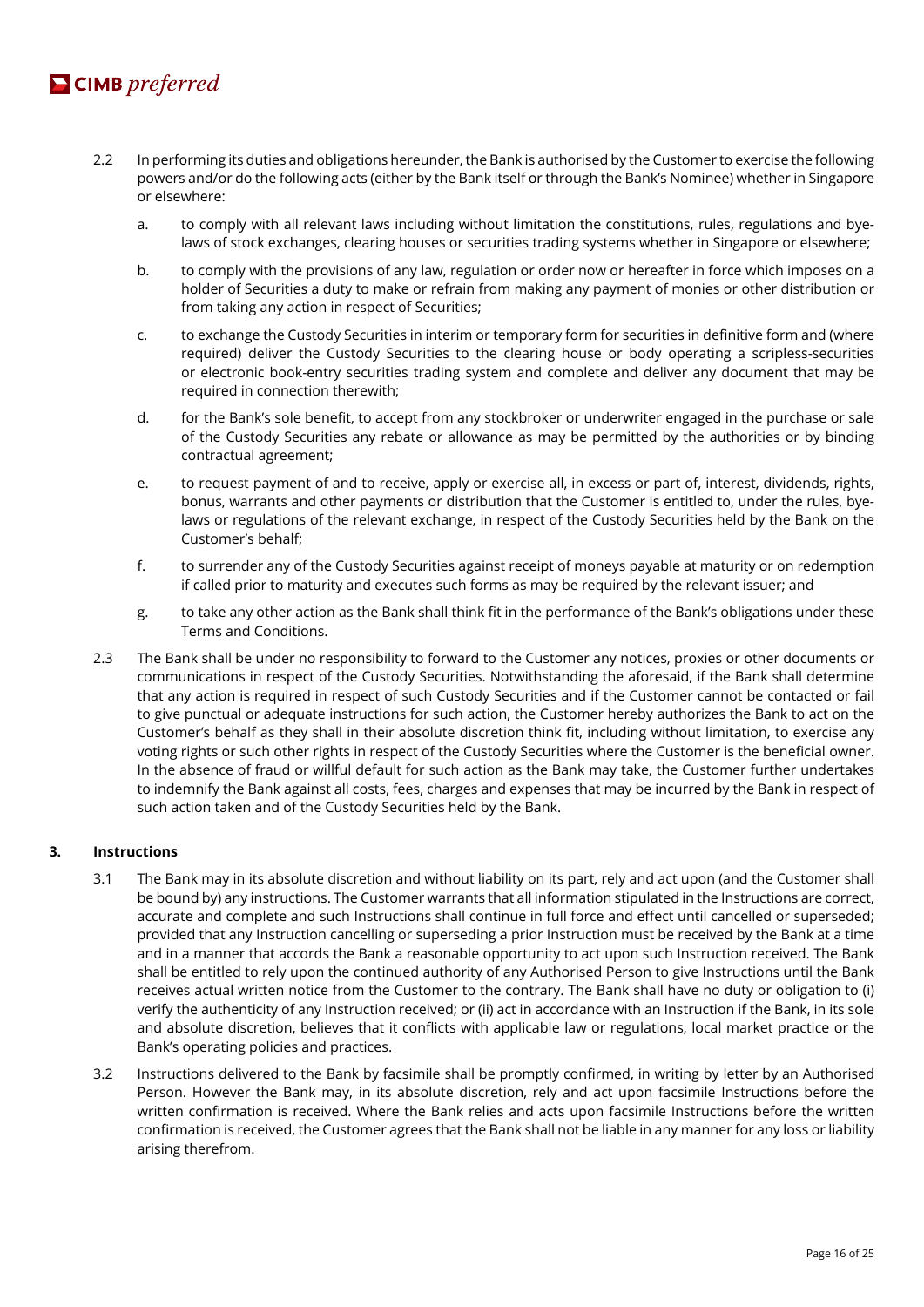# **4. Fees, Charges and Payments**

- 4.1 The Customer shall promptly pay all the Bank's fees, commissions and/or other charges at such rates and in such manner as the Bank may impose and stipulate from time to time with respect to the execution, performance and/ or settlement of any transaction or otherwise for the maintenance of the Custody Account or the provision of any service or facility to the Customer or in connection with the Services.
- 4.2 The Bank shall have the absolute discretion to charge interest on any sum or payment due to the Bank from the Customer at such rate and calculated and/or compounded in such manner as the Bank may impose and determine from time to time and to debit any Deposit Account or the Custody Account in respect of the interest due.
- 4.3 All payments to the Bank shall be made in the currency in which they are due and shall be made without set-off or counterclaim, in free and clear funds and free and clear of all deductions or withholdings for or on account of tax. If the Customer is required to effect such deductions or withholdings, then the amount due to the Bank shall be increased by such amount as shall result in the Bank receiving an amount equal to the amount the Bank should have received in the absence of such deduction or withholding. The Customer shall promptly deliver copies of all relevant tax receipts to the Bank.
- 4.4 Any taxes, duties, disbursements, costs and/or other expenses incurred by the Bank in connection with the Custody Account or the Customer shall be reimbursed by the Customer.
- 4.5 All interest, fees, commissions and other charges of the Bank are exclusive of Goods and Services Tax (where applicable) which shall be borne and separately charged to the Customer.
- 4.6 The Bank shall have the absolute discretion to convert any sum received by the Bank (whether for credit into any account or in payment of any sum due to the Bank) to the currency of the Customer's Deposit Account or the currency in which payment is to be made, as the case may be, at a rate of exchange determined by the Bank at the relevant time.
- 4.7 The Bank may, at any time at a rate determined by the Bank in its sole and absolute discretion, convert any amounts in any account or standing to the credit of the Customer to any other currency for the purposes of carrying out Orders of the Customer or exercising the Bank's rights under these terms and conditions or under any account.
- 4.8 All payments which the Customer is liable to pay under these Terms and Conditions shall be made in available and freely transferable cleared funds. Where the Customer makes payment by cheque, cashier's order, bank draft, in any other negotiable instrument or through the electronic payment, the date of payment shall be the date when such instrument is cleared and full payment is finally received by the Bank.
- 4.9 Any payment by the Bank to the Customer shall be less any fees, commission, brokerage charges or expenses incurred in connection with the Services and/or any other sums which may be owed to the Bank or its affiliates by the Customer. Subject to Clause 4.10, such payment shall be made by way of cheque posted to the Customer's address as shown in the Bank's records or by crediting the designated account of the Customer or in accordance with any instructions signed or made or purporting to be signed or made by the Customer or the Customer's authorized signatory and will discharge the Bank from any liability to the Customer or to any other party.
- 4.10 Interest collected by the Bank on the Customer's behalf on the Custody Securities will be credited to the Customer's Deposit Account and any fees and charges incurred by the Customer under these Terms and Conditions will be debited from the Customer's Deposit Account. The Customer shall ensure that there are sufficient funds in its Deposit Account to meet such payments and any other charges payable in accordance with the terms herein.
- 4.11 In exceptional cases, where a Customer does not maintain a Deposit Account with the Bank, then the Customer is required to remit the custodian related fee(s) within 7 days from the date of billing.
- 4.12 The Customer shall pay the Bank interest on any amount due and owing from the Customer to the Bank at the overdraft rate set by the Bank or at such rate as the Bank may decide from time to time based on the prevailing Bank overdraft rate on all monies due and such interest shall be calculated from day to day on a 365-day or 360 day year basis.

#### **5. Customer's Representations and Warranties**

- 5.1 The Customer represents and warrants to the Bank that:
	- a. the Customer is the legal and beneficial owner of the Custody Securities;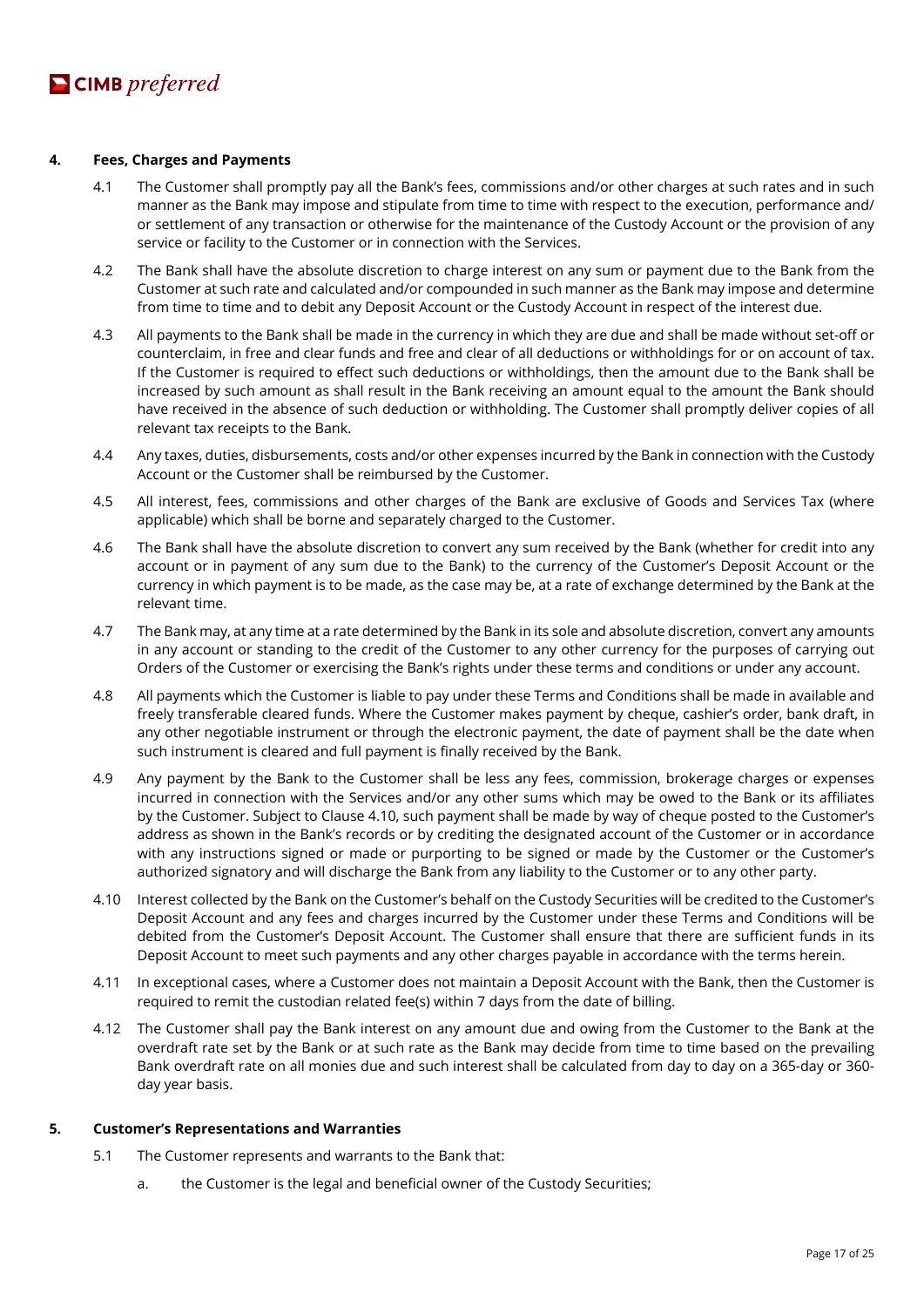

- b. all the Custody Securities are fully paid up and paid for, and in the required or regular form;
- c. there is no defect in title or any other encumbrance affecting the Custody Securities; and
- d. the Customer is legally entitled to and capable of delivering all Custody Securities that it has instructed the Bank to hold, sell, deal and/or transact on its behalf.
- 5.2 a. If any law or regulation for the time being in force in Singapore or Malaysia requires tax to be withheld on interest payable to Customers who are not resident in Singapore or Malaysia (for the purposes of the relevant tax laws), interest will only be paid to such Customers net of withholding tax. The Customer shall inform the Bank immediately of any change in its tax residence status.
	- b. At the time of opening of the Custody Account, the Customer shall declare to the Bank whether it is or is not a resident of Singapore or Malaysia and declare the Customer's country of origin for income tax purposes.
	- c. The Customer represents and warrants to the Bank that until it notifies the Bank to the contrary, its aforesaid declaration of tax status is true and correct and will remain true and correct at all times.
- 5.3 The Customer shall finish the Bank with all supporting information and documentation as the Bank may request from time to time.

#### **6. No Assignment**

The Customer shall not assign or otherwise encumber or create any security interest (other than in the Bank's favour) over its right to or beneficial interest in the Custody Securities or under these Terms and Conditions without obtaining the prior written consent of the Bank, and the Bank may withhold such consent without assigning any reason for the same.

#### **7. General Indemnity and Currency Indemnity**

- 7.1 In addition and without prejudice to any other right or remedy of the Bank, the Customer shall indemnify and hold the Bank harmless from and against any and all losses, costs, fees, charges (including all legal costs as between solicitor and client on a full indemnity basis) suffered or incurred by the Bank as a result of:
	- a. any failure by the Customer to comply with, or any breach by the Customer of, any provision of these Terms and Conditions;
	- b. any change in any applicable laws;
	- c. any act or thing done or caused to be done by the Bank in connection with or referable to these Terms and Conditions or the Custody Account; and/or
	- d. any exercise by the Bank of its remedies herein.
- 7.2 The Customer's payment obligations hereunder shall be in the currency in which they are due ("stipulated currency") and shall not be discharged by an amount paid in a currency other than the stipulated currency whether pursuant to a judgment or otherwise to the extent that the amount so paid on prompt conversion to the stipulated currency under normal banking procedures does not yield the amount in the stipulated currency. If the amount paid by the Customer does not yield the amount due or owing under the judgment or otherwise upon conversion to the stipulated currency, the Bank shall have recourse against the Customer for the stipulated currency deficiency provided that the Bank may elect to accept payment in any other currency without actual conversion into the stipulated currency. The Customer's obligation in this Clause 7.2 shall be a separate and independent obligation from all other obligations of the Customer hereunder and shall give rise to a separate cause of action.

#### **8. No Liability**

Without prejudice to any provision of these Terms and Conditions, the Bank shall not be liable or responsible to the Customer:

a. in the event that the Bank is unable to perform in whole or in part any of its obligations under these Terms and Conditions, or for any claim whatsoever attributable directly or indirectly to any act beyond the Bank's control, including but not limited to fire, earth quake, flood, epidemic, accident, explosion, casualty, lock-out, riot, industrial dispute, civil disturbances, act of public enemy, natural catastrophe, embargo, war or act of god, or any factor in the nature of a force majeure or any form of disruption or failure or breakdown of any mechanical, electronic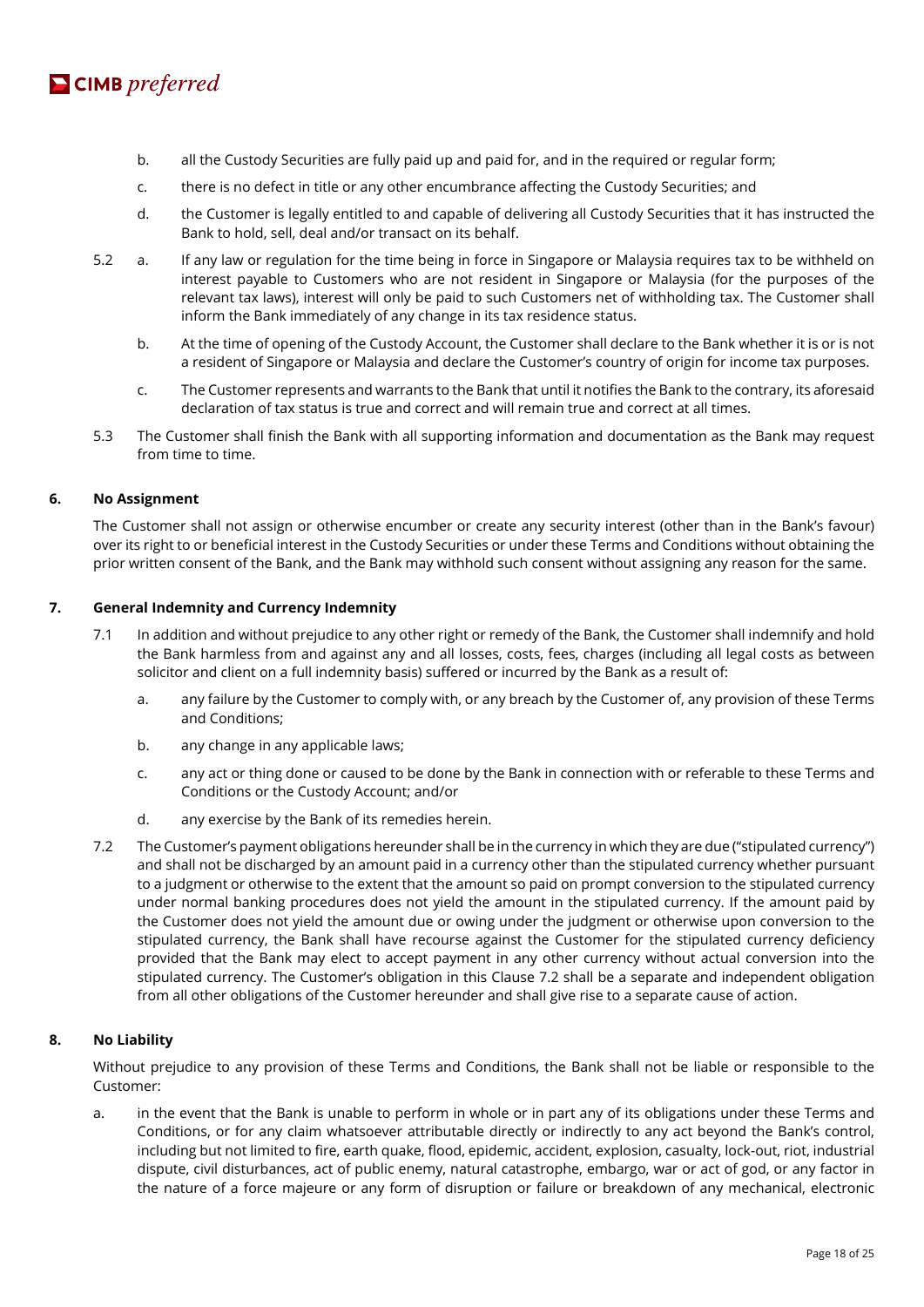

or electrical system, data processing system or equipment, or any disruption or failure to any power supply or transmission or communication line;

- b. for anything done or omitted to be done by a Nominee in relation to the Custody Securities where the Bank has exercised reasonable care in the selection and monitoring of such Nominee;
- c. for any acts, omissions or insolvency or receivership of any securities depository or clearing system, clearing house or clearing agency; or
- d. for any indirect or consequential losses, any anticipated profits or punitive damages, whether arising in contract, tort or otherwise and even if advised of the possibility of the same.

# **9. Set-Off and Lien**

- a. For so long as the Customer owes moneys or obligations (of whatsoever nature and howsoever arising) to the Bank pursuant to these Terms and Conditions, the Bank may at any time withhold any Custody Securities of the Customer in the Custody Account pending full settlement of all such moneys or obligations of the Customer.
- b. Without prejudice and in addition to any general lien, right to set-off or other similar rights which the Bank may be entitled to exercise over the Custody Securities in the Custody Account:
	- i. all the Custody Securities in the Custody Account shall be subject to a general lien for the discharge of all obligations due from the Customer to the Bank and the Customer hereby pledges, assigns and grants to the Bank a continuing security interest and lien on any and all such Custody Securities in the Custody Account. In the event that the Customer fails to promptly settle any outstanding amount due hereunder, the Bank shall have all of the rights and remedies of a secured person under any applicable law. Without prejudice to the foregoing, the Bank shall be entitled to sell, transfer, assign, dispose of, mortgage, charge, pledge, hypothecate or otherwise deal with the Custody Securities in the Custody Account as the Bank sees fit for purposes discharging any or all of the Customer's liabilities and obligations (whether actual or contingent) to the Bank hereunder; and
	- ii. the Customer irrevocably directs the Bank to combine and consolidate the balances on all accounts held by the Customer with the Bank and to set-off and withhold from and apply receivables or moneys held in or for the Customer in any account of the Customer maintained with the Bank (including but not limited to any savings or deposits accounts, and whether such accounts may be opened in the single or joint names of the Customer and another person) against and in whole or partial payment of any sum or liability (whether actual or contingent) owed by the Customer to the Bank.

#### **10. Closure of Custody Account**

- a. If the Customer wishes to close the Custody Account with the Bank, a written notice signed by the Customer or an Authorised Person, must be given to the Bank.
- b. The Bank shall have the right to close the Custody Account at any time upon giving seven (7) days' written notice to the Customer and without giving any reason whatsoever. Without prejudice to the foregoing, the Bank shall also be entitled to close the Custody Account forthwith by written notice to the Customer in the circumstances set out in the General Trading Agreement. If, within 90 days of the Bank notifying the Customer that it is closing the Custody Account, the Customer fails to inform the Bank in writing of the names of the persons to whom the Bank shall deliver the Custody Securities in the Custody Account, the Bank may, in its sole discretion, dispose of the Custody Securities as it thinks fit. In the event that there are no Custody Securities in the Custody Account for a continuous period of one (1) year the Bank shall have the right to unilaterally close the Custody Account without prior notice to the Customer and to dispose of the Custody Securities as it thinks fit.

#### **11. Advices**

The Bank will issue a computer generated advice for each receipt or delivery as well as a monthly statement of account of all Custody Securities held in the Custody Account. The Customer undertakes to check each advice and statement carefully and to report at once any error or omission therein. If no report or objection is received by the Bank within two (2) days of the Bank's dispatch of the advice or statement, the Customer shall be deemed to have accepted the entries in the advice and statements as complete and correct.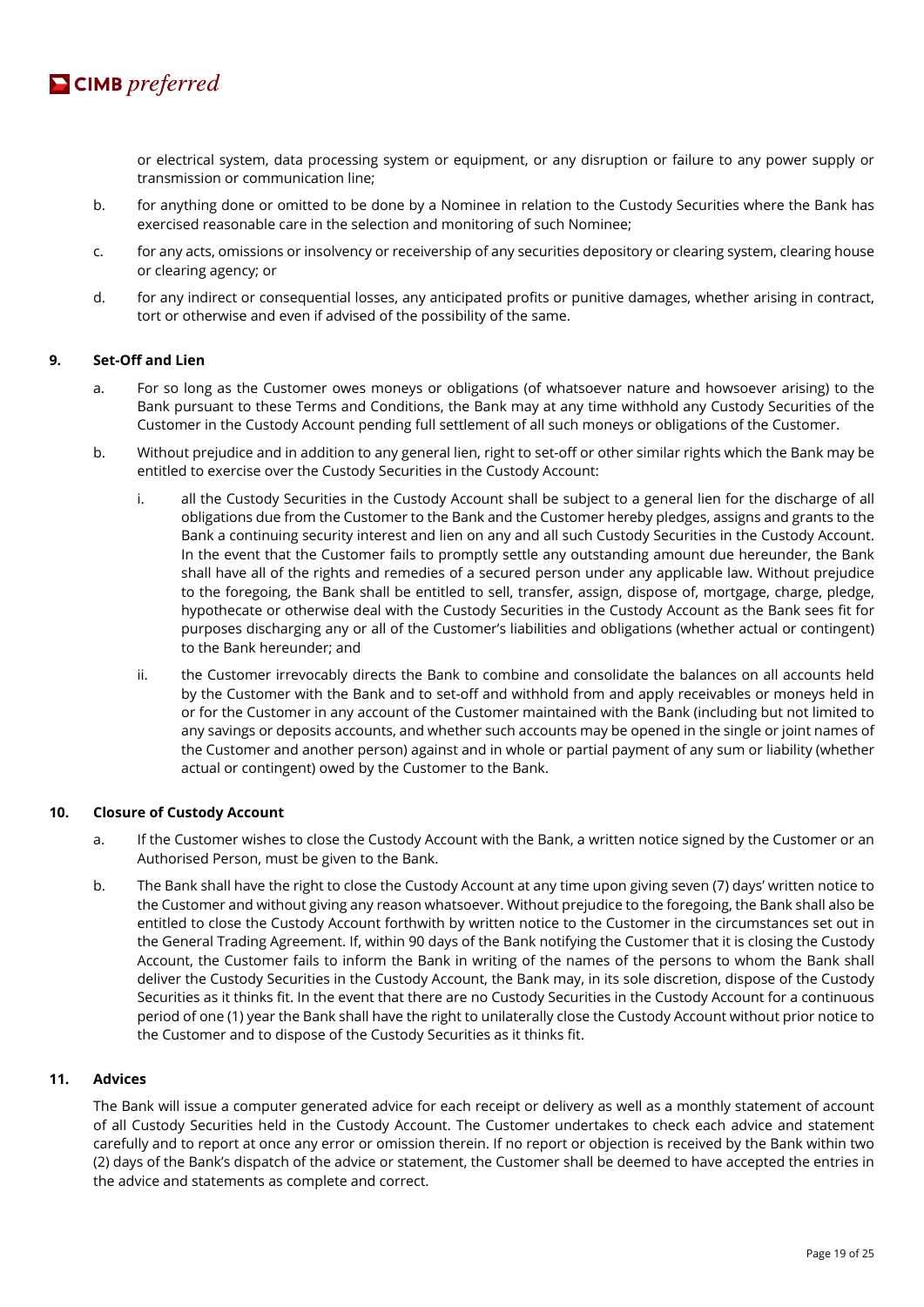#### **12. No Waiver and Severability**

- 12.1 No failure on the Bank's part to exercise, and no delay on the Bank's part in exercising, any right or remedy under these Terms and Conditions will operate as a waiver thereof, nor will any single or partial exercise of any right or remedy preclude any other or further exercise thereof or the Bank's exercise of any other right or remedy. The rights and remedies provided in these Terms and Conditions are cumulative and not exclusive of any rights or remedies (whether provided by law or otherwise).
- 12.2 If any provision of these Terms and Conditions or part thereof is rendered void, illegal or unenforceable, it shall be rendered void, illegal or unenforceable to that extent and no further.

#### **13. Consent to Disclosure**

- 13.1 The Customer hereby expressly and irrevocably permits and authorises the Bank and the Bank's officers to disclose, reveal and divulge at any time in such manner and under such circumstances as the Bank deems necessary or expedient in its sole discretion without prior reference to the Customer, any and all information and particulars relating to and in connection with the Customer and the Custody Account, to any person at any time and for any purpose, including without limitation disclosures to:
	- (a) the Bank's parent or ultimate holding company, any of the Bank's affiliates (including branches or head office) whether in or outside Singapore;
	- (b) the Monetary Authority of Singapore and any statutory and revenue authorities in any relevant jurisdiction;
	- (c) the police, any public officer in connection with any investigation of offence, or any person to the extent required for the purpose of any litigation, arbitration, investigative or regulatory proceedings or procedure;
	- (d) any of the Bank's auditors and professional advisers and any other persons providing services to the Bank, whether in Singapore or elsewhere (including any rating agency, insurer or insurance broker, director or indirect provider of credit protection, debt collection agency, credit reference agency or contractor);
	- (e) any person or organisation whether in Singapore or elsewhere, engaged by the Bank for the purpose of performing or in connection with the performance of services or operational functions of the Bank where such services or operational functions have been out-sourced by the Bank including its correspondents, custodians and sub-custodians;
	- (f) the Bank's agents, correspondents, intermediaries, beneficiary banks and counterparties (or proposed counterparties) in relation to the Services or Transactions;
	- (g) any person or such class of persons as specified in the Third Schedule of the Banking Act 1970 of Singapore (the "Banking Act") or to whom disclosure is permitted or required by the Banking Act or to any other person or entity in connection with any statutory provision, law or regulations, including where required by any domestic or overseas regulators or tax authorities to establish your tax liability in any/or the relevant jurisdiction;
	- (h) any regulatory authorities having jurisdiction over the Bank or the related corporations of the Bank at their request;
	- (i) any credit bureau or any other organisation or corporation or to any member thereof, for the purposes of, without limitation, assessing the Customer's credit worthiness;
	- (j) any person with (or through) whom the Bank assigns, novates or transfers (or may potentially assign, novate or transfer) all or any of its rights and obligations under this Agreement, the Custody Account or any other agreement between the Bank and the Customer;
	- (k) the Bank's stationery printer, external printer, agent or storage or archival service provider (including but not limited to any provider of microfilm service or any electronic storage, archival or recording facility) for the purpose of making, printing, mailing, storage, microfilming and/or filing personalised cheques, statements of accounts, cards, labels, mailers or any other documents or items on which the Customer's name and/or other particulars appear, or any data or records or any documents whatsoever;
	- (l) any information gathering or processing organisation or department conducting surveys on the Bank's behalf whether in Singapore or elsewhere;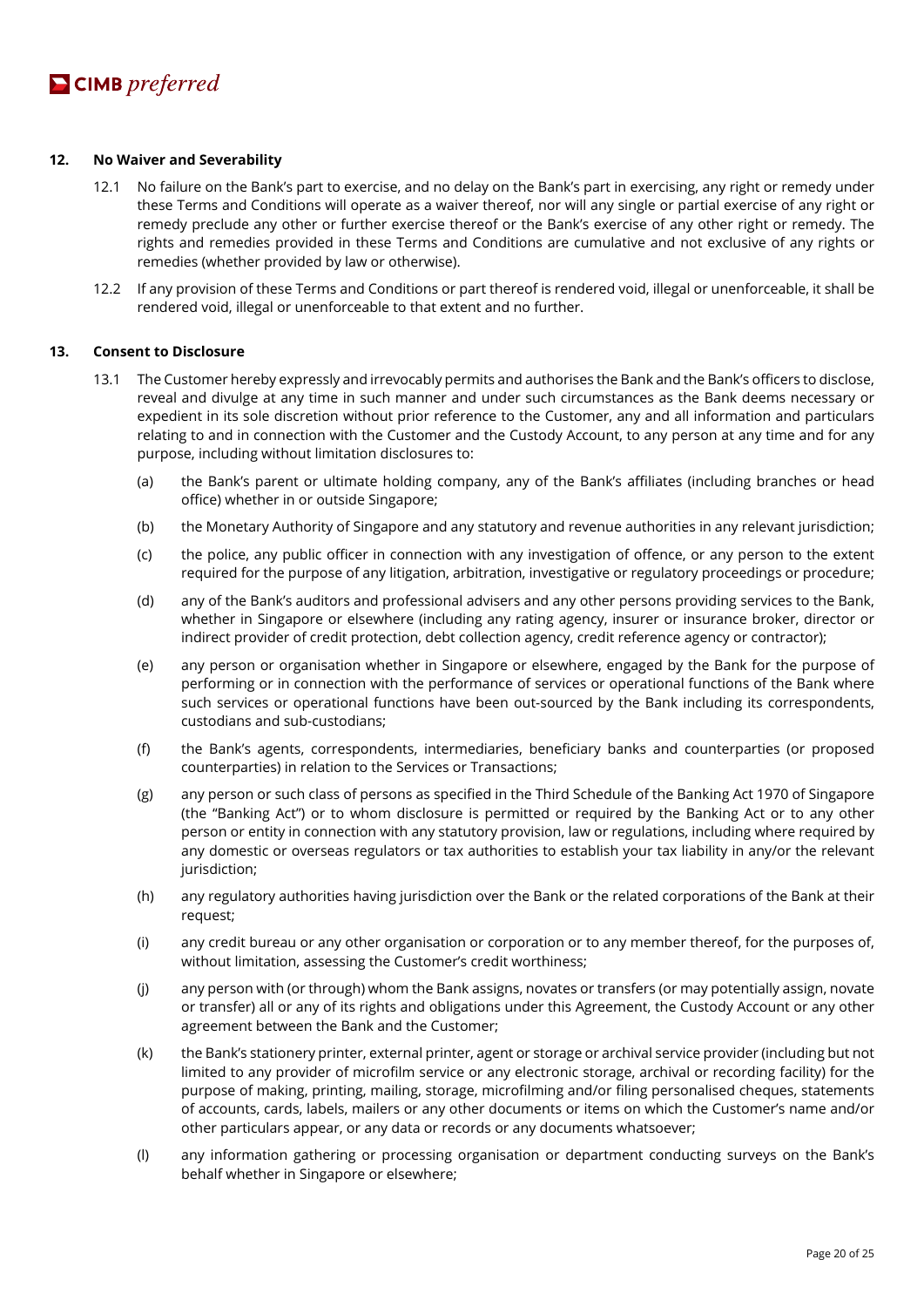

- (m) any person in compliance with, or whom the Bank in good faith believes is entitled to such relief pursuant to, the order, notice or request of any government agency or authority or courts in Singapore or of a jurisdiction where any of the Bank's overseas branches or offices are situated or where the Bank has assets;
- (n) any person or organisation for the purpose of collecting and recovering for and on the Bank's behalf, or securing for your benefit or repaying on the Customer's behalf, any sums of money owing to the Bank from the Customer;
- (o) any person which the Bank believes in good faith to be the Customer or an Authorised Signatory;
- (p) the Customer's solicitors or legal representatives. For this purpose, the Customer agrees that the Bank may reasonably rely on any correspondence from such persons or entities stating to be the Customer's solicitors or legal representatives;
- (q) any person or organisation to clarify or correct any wrongful or erroneous belief, representation or allegation to any third party, whether made by the Customer or on the Customer's behalf, both in public and in private, regarding any of the Bank's dealings with the Customer or otherwise in relation to the Bank's products, processes or policies, regardless of the form of media or platform which may include but is not limited to, published articles, posts, complaints or petitions;
- (r) any person, corporation, firm, partnership, limited partnership, limited liability partnership, society, association, trade union, institution and other business concern, whether local or foreign, where we in good faith deem it reasonable to make such disclosure;
- (s) any persons who are being assessed by the Bank as potential service providers and who have signed a nondisclosure agreement with the Bank; and/or
- (t) any receiver, liquidator, administrator, judicial manager, trustee, agent, custodian, broker, nominee, depository, advisor or similar person used or appointed by the Bank and/or in relation to the Securities.
- 13.2 The Bank's rights under this Clause shall be in addition to and without prejudice to the Bank's other rights of disclosures available pursuant to the Banking Act (as may be amended or revised from time to time) or any other statutory provision and in law and nothing herein is to be construed as limiting any of these other rights.
- 13.3 This consent shall survive the Customer's death, incapacity or dissolution, the termination of any or all of the Customer's Custody Accounts and/or the termination of any relationship between the Customer and the Bank for any reason whatsoever.

#### **14. Personal Data Protection**

- 14.1 The Bank's Personal Data Protection Terms and Conditions (the "CIMB Personal Data Terms", available at https://www. cimb.com.sg/content/dam/cimbsg/personal/document/tnc/regulations-policies/pdpa.pdf or on request, and as may be amended and/or substituted from time to time) is incorporated by reference into and forms part of these Terms and Conditions and shall apply to all personal data that the Customer provides to the Bank or that the Bank obtains from any other sources or that arises from the Customer's relationship with the Bank or any of the Bank's affiliates.
- 14.2 The Customer agrees and consents to the Bank's collection, use, disclosure and processing of personal data in accordance with the CIMB Personal Data Terms and these Terms and Conditions. The Customer's consent given in this Clause 14 is also given to the Bank's collection, use or disclosure of the personal data for the purposes mentioned in Clause 13 in accordance with the CIMB Personal Data Terms and these Terms and Conditions.
- 14.3 Where the Customer provides the Bank with the personal data of an individual (other than the Customer itself), the Customer represents, undertakes and warrants that the Customer has obtained that individual's prior agreement and consent to the collection, use, disclosure and processing of that individual's personal data by the Bank in accordance with the CIMB Personal Data Terms and these Terms and Conditions and that the personal data provided by the Customer to the Bank is true, accurate and complete.
- 14.4 In the event of any conflict or inconsistency between these Terms and Conditions and the CIMB Personal Data Terms, the provisions of these Terms and Conditions shall prevail.
- 14.5 Any consent given by the Customer in relation to the collection, use, processing and disclosure of personal data shall continue notwithstanding the Customer's death, incapacity or dissolution, the termination of these Terms and Conditions or the Custody Account and/or the termination of any relationship between the Customer and the Bank for any reason whatsoever.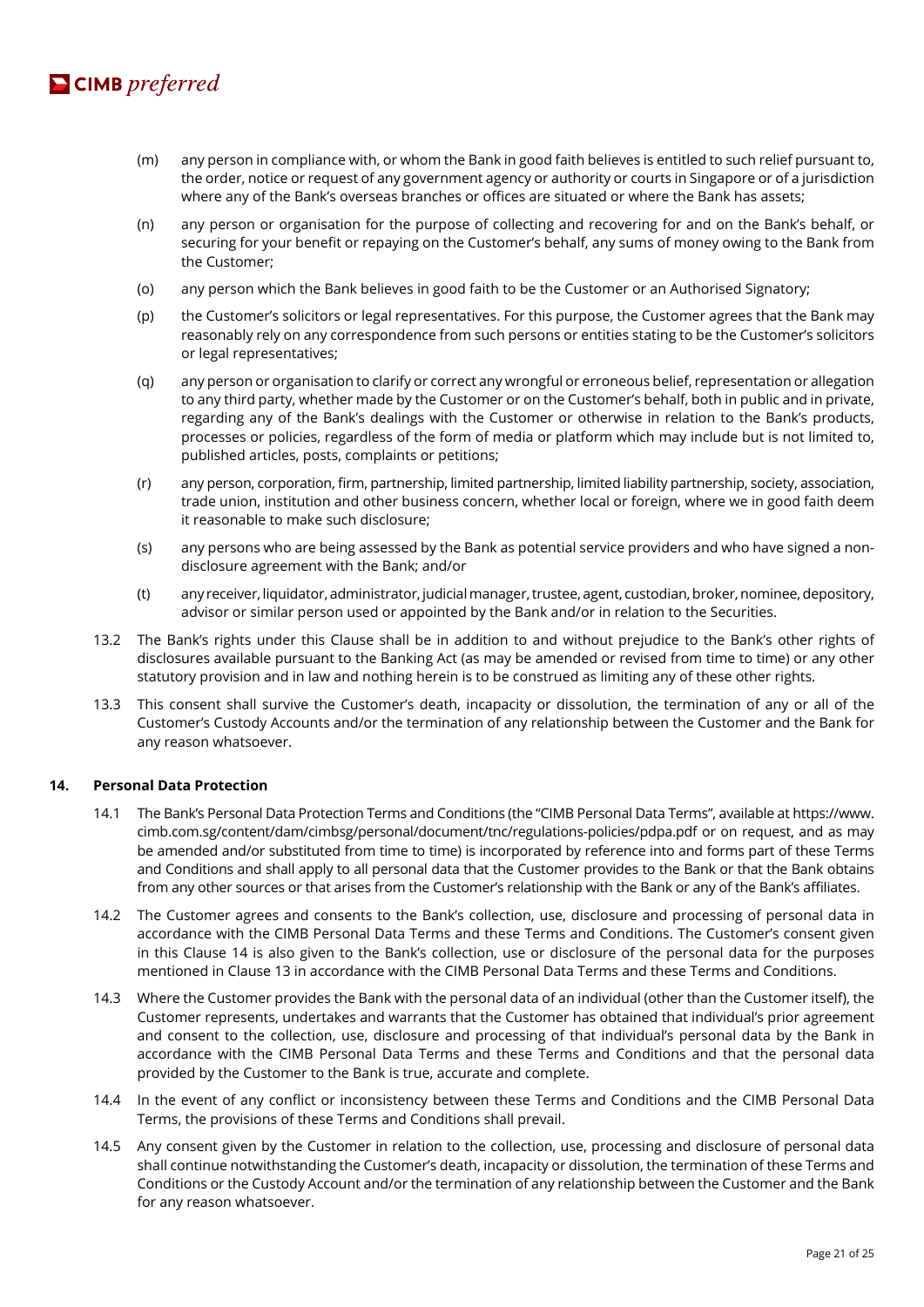### **15. Pooling of Assets**

The Customer's Assets may be deposited together with assets belonging to our other customers, and/or the customers of our Agents in an omnibus custody account. The Customer acknowledges and agrees that:

- (a) While the Bank will maintain records of the Customer's interests in the pooled Assets, the Customer's right to such Assets may not be easily identified from documentation such as separate certificates, other documents of ownership or equivalent electronic records;
- (b) If the Bank or the Bank's Agent defaults or becomes insolvent, the Customer may not receive its full entitlement. Any shortfall in relation to the value of pooled Assets may be apportioned to the Customer and other customers. Delays in identifying individual investments in such situations may result in an increased risk of loss; and
- (c) The Customer may not receive the identical Assets deposited in custody. The Bank will, however, return to the Customer Assets that are of the same class, denomination quantity and nominal amount (and rank equally) with those originally deposited with or transferred to the Bank.

#### **16. Corporate Actions and Voting Rights**

- 16.1 For Assets that give the Customer rights in relation to a company, the Bank will not be responsible for taking any action in relation to Corporate Actions that the Bank becomes aware of and the Bank will not exercise any voting rights attached to the Customer's Assets unless the Customer instructs the Bank otherwise.
- 16.2. The Bank may from time to time hold the same class of assets on behalf of one or more customers, and exercise such voting rights attached to the assets in accordance with instructions from the majority of its customers. The Customer acknowledges and agrees that this may be contrary to the Instructions given by the Customer.
- 16.3. The Customer acknowledges that the Bank does not guarantee or ensure that any corporate action taken by the issuer of any Asset is in accordance with the Customer's Instructions.
- 16.4 If there is any entitlements or benefits arising from corporate actions affecting the Customer's Assets, the Customer agrees to accept the Bank's calculation, and subsequent allocation. The Bank will be entitled to disregard fractional entitlements and the Customer waives any right and claim to them.

#### **17. Miscellaneous**

- 17.1. All letters, statements, confirmation and all forms of notices and communications may be sent by post to or left at the last address of the Customer notified to the Bank or by fax or by any other electronic medium, system or service to the last known electronic mail address or facsimile or mobile number of the Customer notified to the Bank, and shall be deemed to have been received on the day after the date of posting or the day it was so left at the address, or upon transmission if sent by facsimile or other electronic communication.
- 17.2 The Bank may alter, add to or delete any of these Terms and Conditions by notice given in any one of the following ways:
	- a. By post to the Customer's address last known to the Bank;
	- b. By electronic mail or text message to the Customer's electronic mail address or mobile number last known to the Bank;
	- c. By notification in the Bank's premises or on the Bank's website; or
	- d. By advertisement in the press,

and these Terms and Conditions so altered, added to or deleted shall be binding on the Customer, from the date specified in such notices and if no date is specified, from the date of the notice.

- 17.3 Where there are two or more joint account holders comprised in the expression "the Customer", all undertakings agreement, covenants, representations and warranties herein shall be deemed to be made by them jointly and severally.
- 17.4 If there are differences in meaning between the English version of these Terms and Conditions and any translation thereof, the English version shall prevail.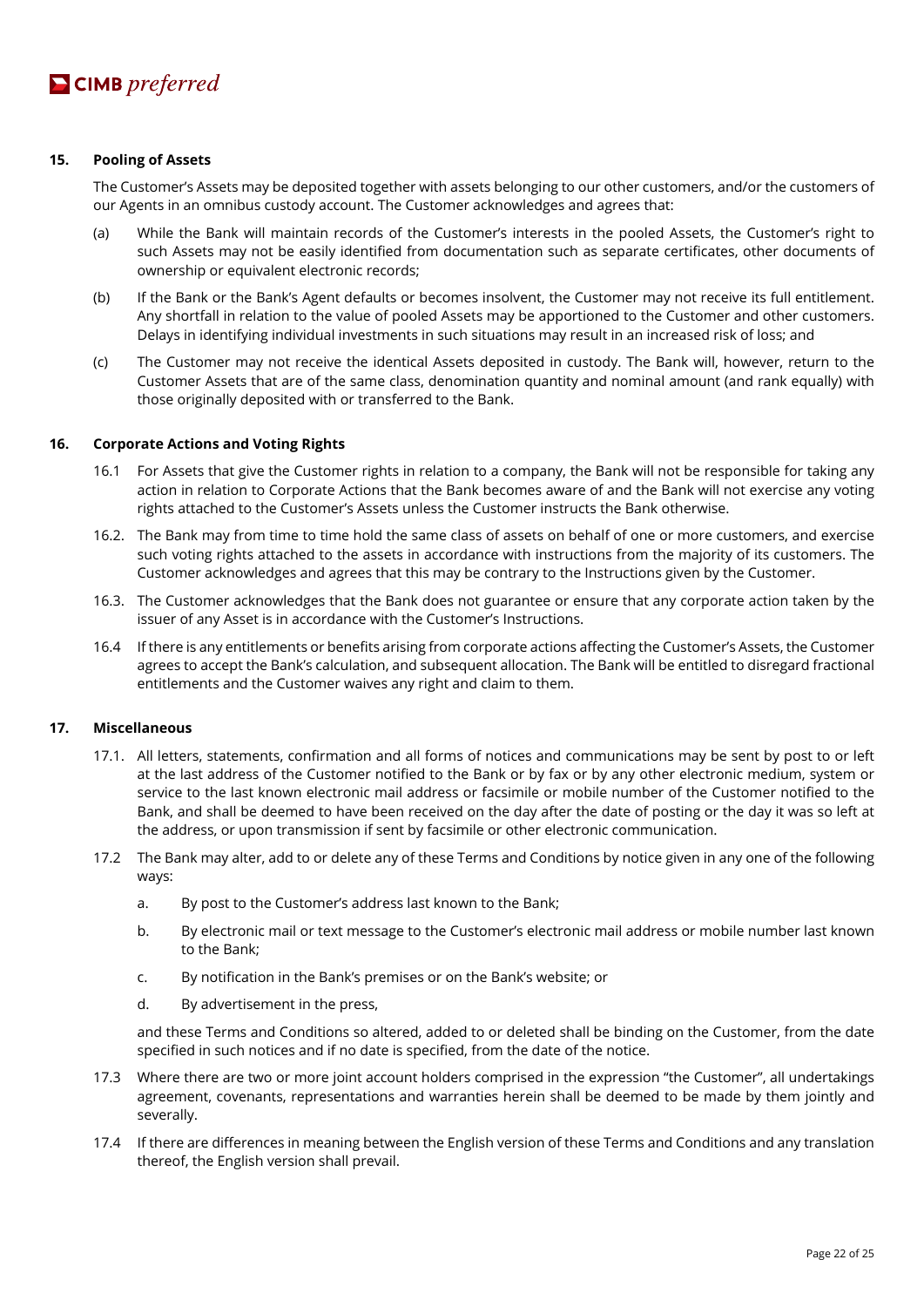

- 17.5 Unless expressly provided to the contrary in these Terms and Conditions, a person who is not a party to these Terms and Conditions may not enforce any of its terms under The Contracts (Rights of Third Parties) Act 2001 and, not withstanding any term of these Terms and Conditions, the consent of any third party is not required for any variation (including any release or compromise of any liability) or termination of these Terms and Conditions.
- 17.6 These Terms and Conditions shall be interpreted and governed in accordance with the laws of Singapore and the Customer shall submit to the non-exclusive jurisdiction of the courts of Singapore. Where the Customer or any one of them resides outside the jurisdiction of the courts of Singapore, the Customer irrevocably authorises and appoints the person/party named in the Fixed Income Security Trading Services and Custody Account Application to accept service of all legal process arising out of or connected with the Custody Account and if for any reason such agent no longer serves as its agent to receive service of such process, another agent shall be promptly appointed and the acceptance by such agent of his/their appointment shall be delivered to the Bank. Service on such agent (or his/their substitute) shall be deemed to be service on the relevant Customer.

# Risk Disclosure Statement For Fixed Income Securities

This Risk Disclosure Statement is applicable to customers ("Customers") who are investing in fixed income securities, or bonds (the "Securities"). The purpose of this Risk Disclosure Statement is for the Customer to make an informed assessment of the risks and uncertainties associated with the Securities Accordingly, the Customer should read this Risk and Disclosure Statement carefully to ensure that he/she understands the risk involved and should carefully consider whether or not investing in the Securities is suitable for the Customer in light of his/her financial condition, risk tolerance level, investment requirements and experience. It is not possible to set out every risk factor in this Risk Disclosure Statement. A risk factor that may not be regarded as material may be so regarded later or by the Customer. The Customer should assume that this list of, and description of, possible risks is not exhaustive, and should seek independent advice from its own financial and legal advisors as to the risks and merits of investing in the Securities.

#### **1. Interest Rate Risk**

The risk that increases in prevailing interest rates may cause the Securities to decline in value. As an illustration, when interest rates rise, bond prices are expected to fall; conversely, when rate declines, bond prices are expected to rise. The longer the time to a bond's maturity, the greater is the interest rate risk.

# **2. Foreign Exchange Risk**

This is the risk associated with Securities that are denominated in a foreign currency. When the foreign currency fluctuates in an unfavourable movement against the Singapore Dollar or any other applicable currency, the Customer may face a foreign exchange loss on his investment in addition to the capital gain/losses. Accordingly, if the settlement currency of the Securities is non-Singapore Dollar denominated, the Customer should note that any currency movements, in particular, the movement of Singapore Dollar vis-à-vis the relevant foreign currency may have a material potential indirect effects on the amount of proceeds.

#### **3. Legal/Regulatory Risk**

The Customer should ensure that in purchasing the Securities, he/she is not in breach of any laws, regulations, contractual or other legal limitations that may apply to the Customer, or which may prevent him/her from purchasing the Securities. The Securities are issued is subject to applicable laws, regulations and guidelines issued or administered by the country's relevant authorities. In the event of change in such laws, national policies, regulations or guidelines, the regulator may be obliged to change some or all of the terms and conditions of the Securities which may have an effect on the capital markets and/or the Securities.

# **4. Liquidity Risk**

The risk that the Customer may have difficulty finding a buyer when he/she wishes to sell the Securities, and may be forced to sell at a significant discount to the market value, which may result in a loss to the Customer. Liquidity risk is greater for thinly traded securities such as lower-rated bonds, bonds that were part of a small issue, bonds that have recently had their credit rating downgraded or bonds sold by an infrequent issuer.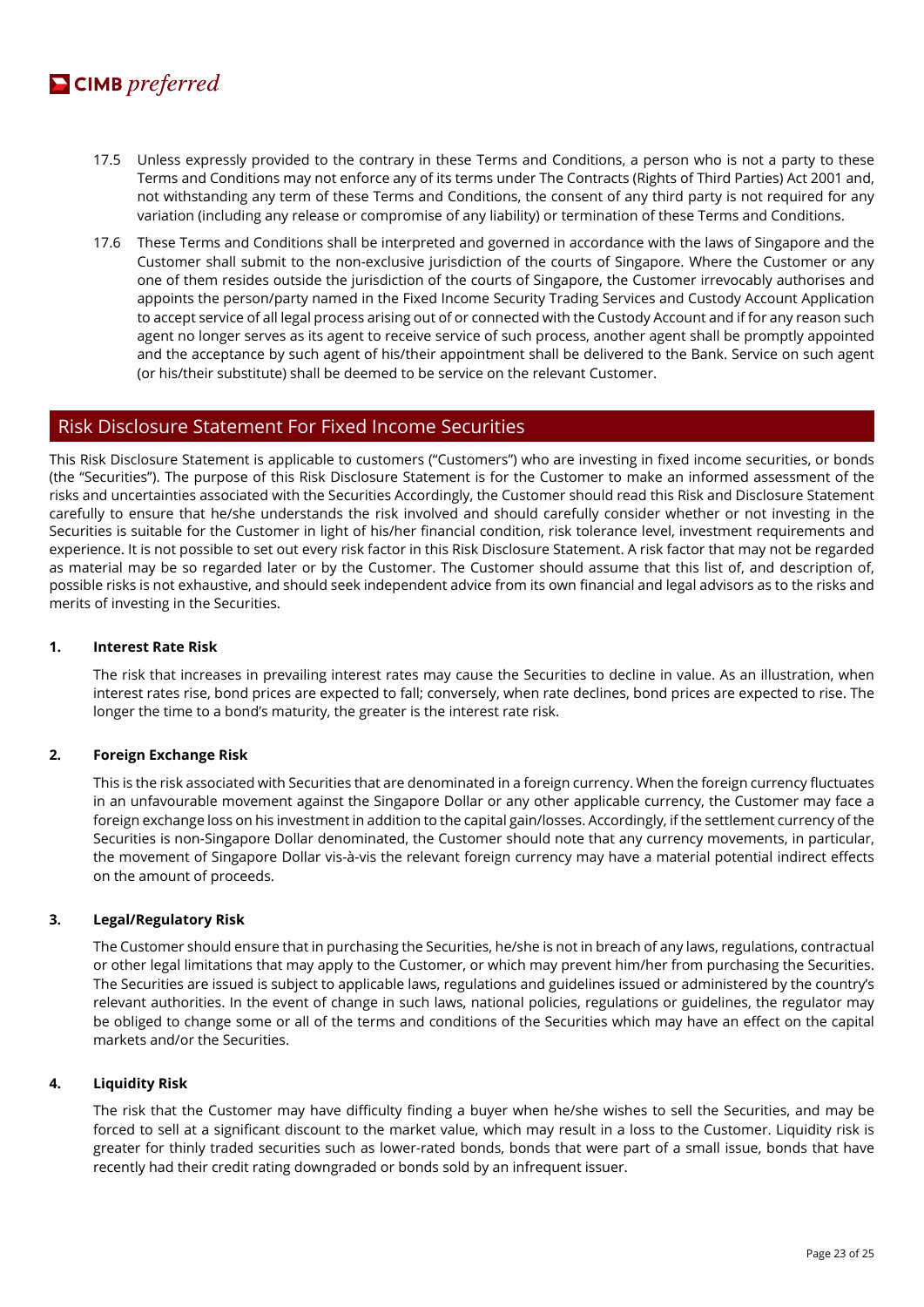# **5. Securities Risk**

The risk that securities prices have historically risen and fallen in periodic cycles. In general, the value of the Securities may fluctuate in response to activities of individual companies and in response to the general market and economic conditions. Accordingly, the value of the Securities may decline over short or extended periods. The volatility means that the value of the Securities may increase or decrease.

#### **6. Credit (or Default) Risk**

The possibility that a bond issuer will be unable to make interest or principal payments of the Securities when they are due. If these payments are not made according to the agreements in the bond documentation, the issuer will default on the Securities. A default on the Securities will materially affect the nature of the Securities.

#### **7. Prepayment (or call) Risk**

The risk that if an issuer decides to exercise its right to pay principal on an obligation earlier than expected (this may happen during a period of declining interest rate).

# **8. Inflation Risk**

Inflation may lead to higher interest rates, which in turn may lead to lower bond prices. Inflation causes tomorrow's foreign currency to be worth less than today. In other words, it reduces the purchasing power of a bond Customer's future interest and principal payments.

# **9. Country Risk**

The risk of price fluctuation in foreign securities because of political, financial and economic events in foreign countries.

#### **10. Operational Risk**

The performance of the terms and conditions of the Securities depends upon the proper functioning of the systems and processes both internal and external. An unforeseen disruption of such systems and processes, including that resulting from a market disruption or system interruption, may result in a delay in the performance of such terms. The Customer should also be prepared for, and have the necessary resources to manage, any internal operational issues arising from the Securities, including receipt of principal and returns as well as exercise of any early call or put features.

# **11. Market Risk**

The value of the Securities is influenced by a variety of factors including the general economic and political situation of the country and general market sentiment. In particular, the factors that influence the value of the Securities may not necessarily be linked to economic fundamentals and the market may move in a manner which is not necessarily logical or predictable.

#### **12. Insolvency Risk**

The issuer may become insolvent resulting in its ability to pay interest when required or redeem the bond at maturity.

#### **13. Hedging Risk**

The Issuer may engage in foreign currency transactions in order to hedge against currency exchange risk. However, there is no guarantee that hedging or protection will be achieved.

# **14. Tax Risk**

Before entering into any Transaction, the Customer should understand the tax implications of doing so e.g. income tax. Different Transactions may have different tax implications. The Tax implications are dependant upon the nature of the Customer's activities and the transaction in question. The Customer should, therefore, consult the Customer's tax advisor to understand the relevant tax considerations.